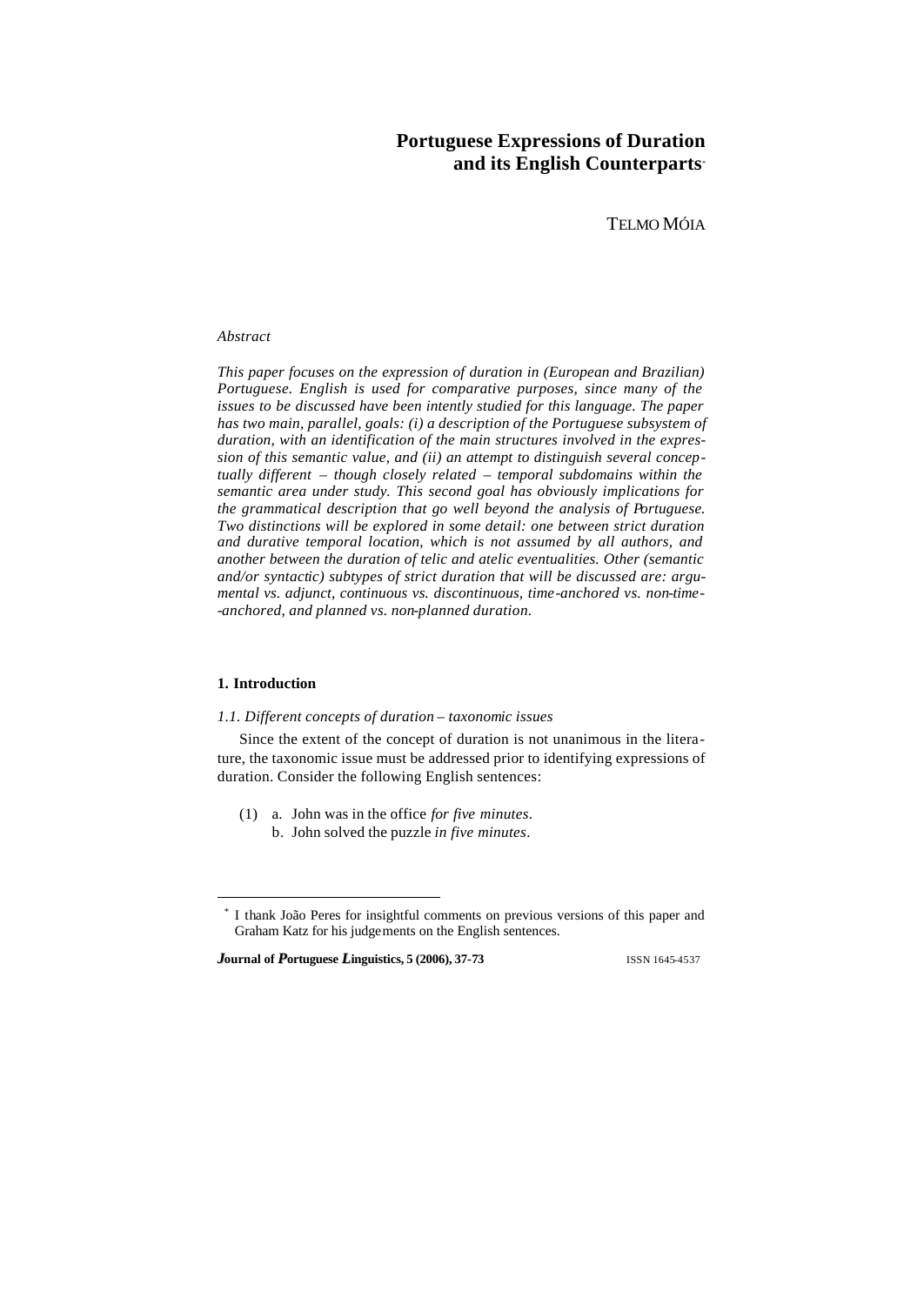(2) a. John has been in the office *for the last two hours*. b. John was in the office *from 3 to 5*.

If we assume a wide concept of duration, all the time adjuncts (italicised) in these sentences are durational, since they convey information about the temporal size of the described eventualities: five minutes, in the first two examples, two hours in the last two. This broad notion of duration phrases is widely assumed (cf. e.g. Huddleston and Pullum 2002: 702ff., just to give an example of a recent English grammar). However, at least two other more restricted views on the category of duration phrases have been adopted in the literature:

- (i) one that includes the type of time adjuncts in (1a) and (2), which combine with atelic eventualities, but excludes the type of time adjuncts in (1b), which combine telic events – cf. e.g. Smith (1991);
- (ii) one that includes the type of time adjuncts in (1), which directly assert the duration of eventualities, without locating them in the time axis, but excludes the type of time adjuncts in (2), which can at the same type express the duration of an eventuality and position it in the time axis – cf. e.g. Kamp and Reyle  $(1993)^{1}$ .

The first view is motivated by the observation that substantial linguistic differences (which will be considered in more detail in section 3) set apart the uses of telic and atelic descriptions in the relevant temporal constructions. However, it obscures the fact that important semantic and syntactic properties bring together the time adjuncts in (1a) and (1b), for which reason it will not be adopted here.

As for the second view, it seems linguistically more justifiable. In previous work (cf. Móia 1998, 2000), I have favoured it, showing that a categorisation that places the time adjuncts in (1) in a different class from those in (2) has greater generalisation power and can better explain several distributional facts about comparable phrases in different languages<sup>2</sup>. To be more precise, the categorisation I defend can be summarised as follows:

(i) time adjuncts like *for five minutes* or *in five minutes*, which directly assert the duration of eventualities, without locating them in the time axis, belong in a class that we can term (**true**, or **strict**) **duration adverbials**; formally, they are set apart by the fact that they contain bare predicates of amounts of time as complements of the temporal preposition;

 $1 \text{ Cf.}$ , however, Kamp and Reyle's observations regarding structures like (2a), below. 2 If we consider parallel phrases in different languages, we may observe that, e.g. (i) the expression of duration by ambivalent (durational and locational) phrases is not systematic, but rather context-dependent, and (ii) the distribution of temporal connectives is better accounted for if the ambivalent phrases are categorised as location adjuncts (and duration is viewed as inferred rather than asserted)  $- cf.$ Móia (1998, 2000).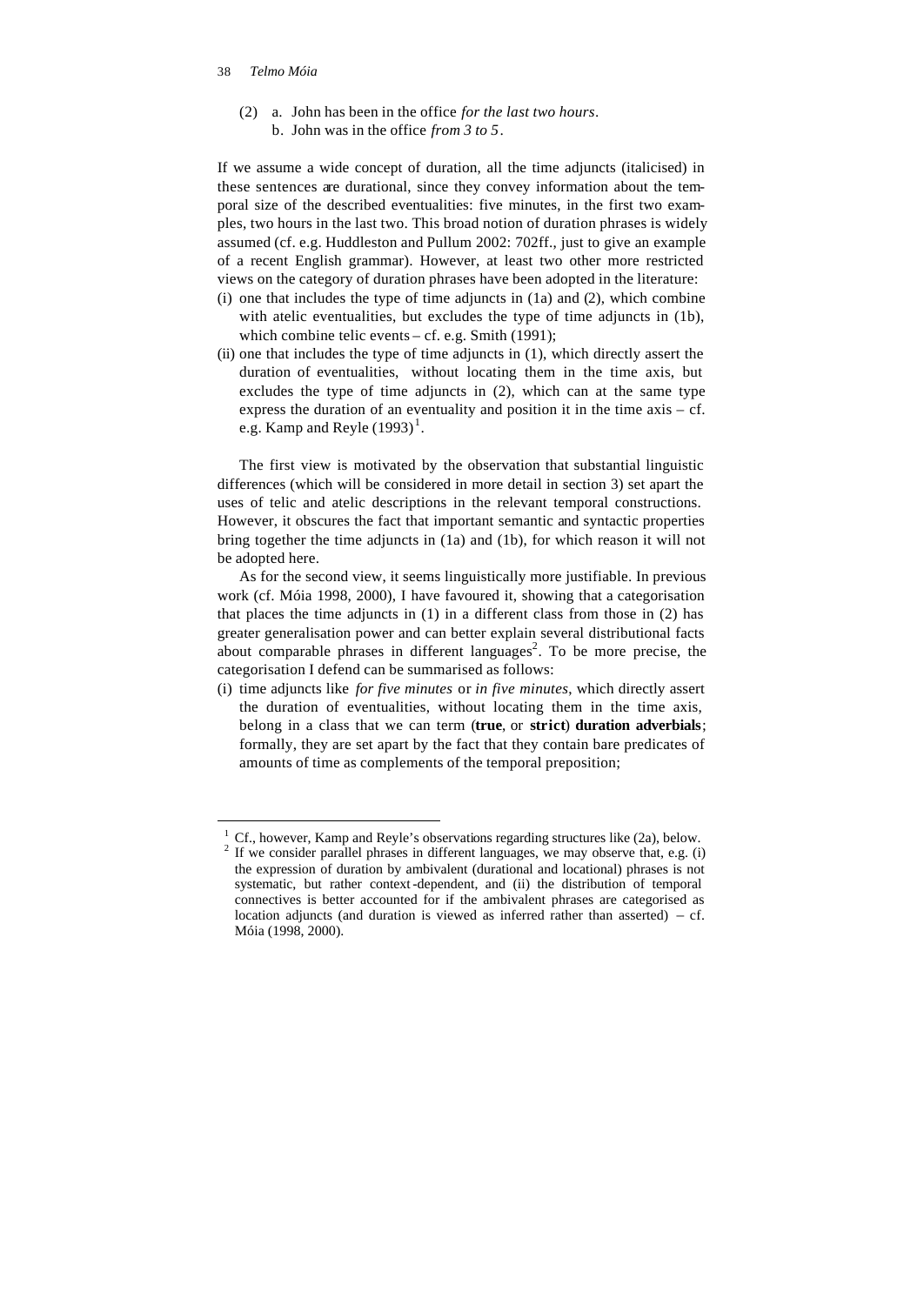(ii) time adjuncts like *for the last two hours* or *from 3 to 5*, which can at the same time express the duration of an eventuality and position it in the time axis, are (members of a subclass of) **temporal locating adverbials**; formally, they are set apart by the fact that they contain time -denoting expressions – rather than *bare* predicates of amounts of time – as complements of the heading temporal connective.

As said, this view is in line with e.g. Kamp and Reyle (1993), where "temporal measurement" (of eventualities) – i.e. duration – is taken to involve the determination of the amount of time a situation lasts (or takes to culminate), irrespective of its position on the time axis. In that work, duration is formally represented by a one-place functor **dur**, which maps eventualities (or intervals, which are not under consideration here) on the amo unts of time they last – cf. Kamp and Reyle (1993: 648).

|                                               | DRS-conditions associated                               | Examples                                            |
|-----------------------------------------------|---------------------------------------------------------|-----------------------------------------------------|
| duration of                                   | $[dur (ev) \geq mt]$                                    | John walked for three                               |
| atelic eventualities                          | $[dur (ev) = mt]$<br>(if exact duration<br>is involved) | hours.<br>John has lived in Paris<br>for two years. |
| duration of                                   | $[dur (ev) \leq mt]$                                    | John wrote the letter in<br>half an hour.           |
| telic eventualities<br>(i.e. accomplishments) | $[dur (ev) = mt]$<br>(if exact duration<br>is involved) |                                                     |

*Table 1. Duration*

As for temporal location, still according to Kamp and Reyle (1993), it involves the association of eventualities (described in matrix structures) with a given interval of the time axis, called "location time". Obviously, the location time may be defined in simpler or more complex ways, depending on the structure of the time adverbial  $-$  e.g. by time-denoting phrases that do not include predicates of amounts of time, like *1995, next Summer*, *the day when the Berlin Wall fell*, or *the period before the war*, by time -denoting phrases that include these predicates in embedded positions, like *the last five minutes*, or *those two hours*, or even by situation-denoting nominal or sentential complements, like *(during) the Second World War* or *(while) Mary cooked the dinner*. The **location relation** may take different forms, among which at least the following ones have to be distinguished (cf. Móia 2000):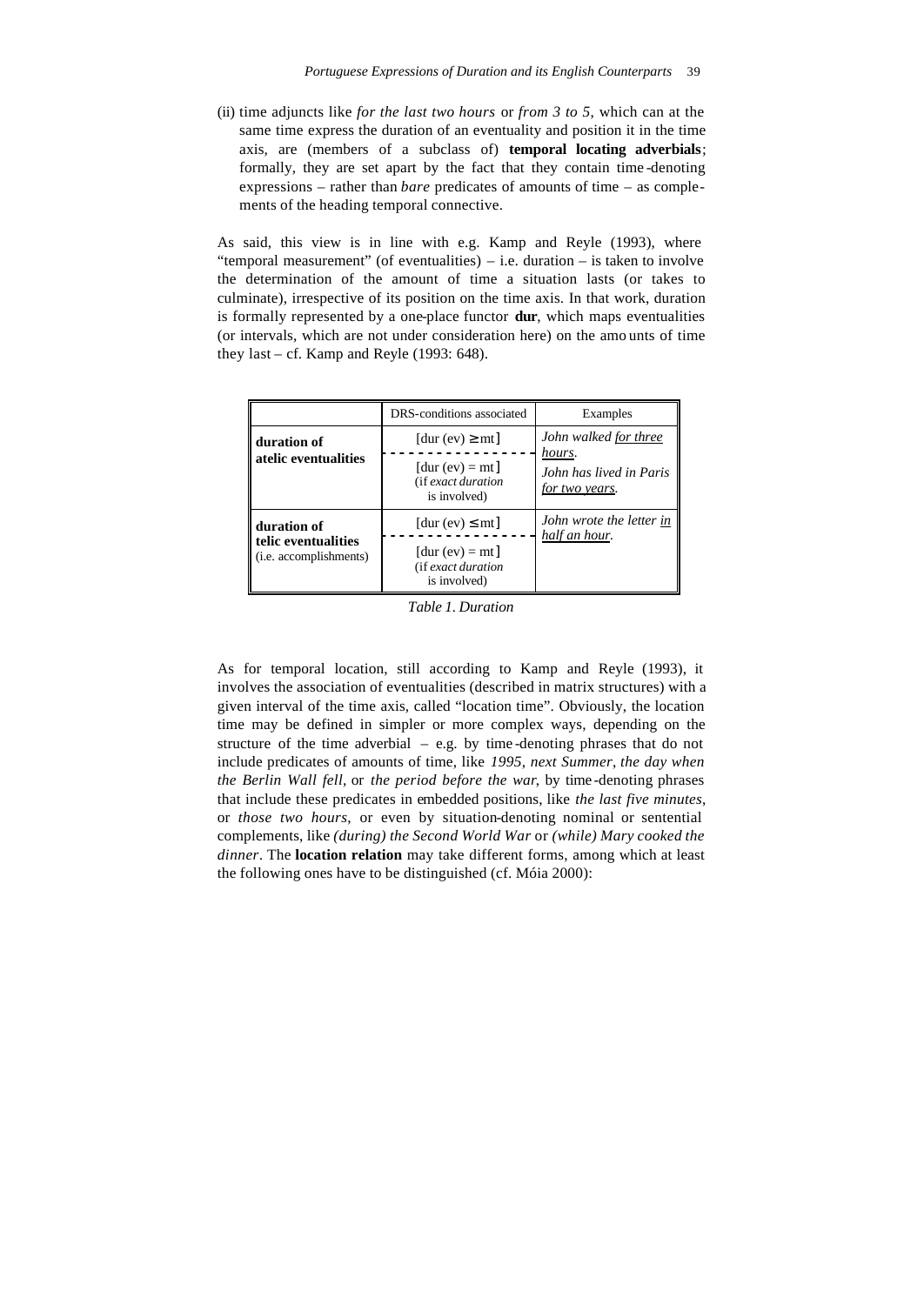l

|                              | DRS-conditions associated                              | Examples                                                                                                  |
|------------------------------|--------------------------------------------------------|-----------------------------------------------------------------------------------------------------------|
| durative location            | $[t \subseteq \text{ev}]$                              | John played the piano from<br>3 to 5.                                                                     |
|                              | $[t = loc (ev)]$<br>(if exact location<br>is involved) | John has been playing the<br>piano since 2 o'clock.<br>John has lived in Paris for<br>the last two years. |
| mere overlapping<br>location | $[ev \circ t]$                                         | John was ill on Sunday.<br>John was in Paris last<br>weekend.                                             |
| inclusive location           | $[ev \subset t]$                                       | John got married in 1995.                                                                                 |

*Table 2. Temporal Location*

Now, as we can see, the temporal phrases that are classified here as **durative temporal locating adverbials** are at the center of the mentioned taxonomic disputes in the literature. Bennett and Partee (1978: 30), for instance, considered phrases like these to be amb ivalent, forming a sort of mixed class of temporal locating and duration adverbials (which they named "frame adverbials" and "durative adverbials", respectively). Smith (1991) or Vlach (1993), on the other hand, consider a broad class of "durative adverbials**"**, which groups together these ambivalent phrases and those that simply express the duration of atelic situations, without locating them. Kamp and Reyle (1993), as said, separate out these phrases – as temporal locating adverbials associated with the condition  $[t \subseteq ev]$  – from those that express strict duration – associated with the condition  $[dur (ev) = mt]^3$ . However, these authors seem to consider phrases like *for the last two years* – which contain a predicate of amounts of time – as exceptional. In particular, they find it hard to classify them as temporal locating or as duration adverbials, and refer to them as "unresolvably ambivalent" (cf. p. 650). In Móia (1998, 2000), however, I showed (i) that they can be treated as common durative temporal locating adverbials (just like phrases that do not contain predicates of amounts of time, such as *from 3 to 5*), and, furthermore, (ii) that they exhibit the linguistic properties of locating, not of duration adverbials. In that work, I hypothesise that the two categories of temporal phrases – duration and temporal locating – are essentially told apart by the form of complement of the temporal connectives (bare predicates of amounts of time, and time -denoting phrases, respectively), and that **inferentially extracted information** about the duration of the located eventuality is what makes some of these locating adverbials look like

<sup>&</sup>lt;sup>3</sup> Some minor differences are being ignored here: e.g. Kamp and Reyle (1993) use the term "temporal measure adverbials" instead of "duration adverbials"; they always introduce an inexact duration condition, [dur (ev)  $\leq$  mt]; and they only consider stative discourse referents (**s**) in the durative location condition (i.e. [t  $\subseteq$ s]), but, as can be easily observed, activities can also occur in these constructions.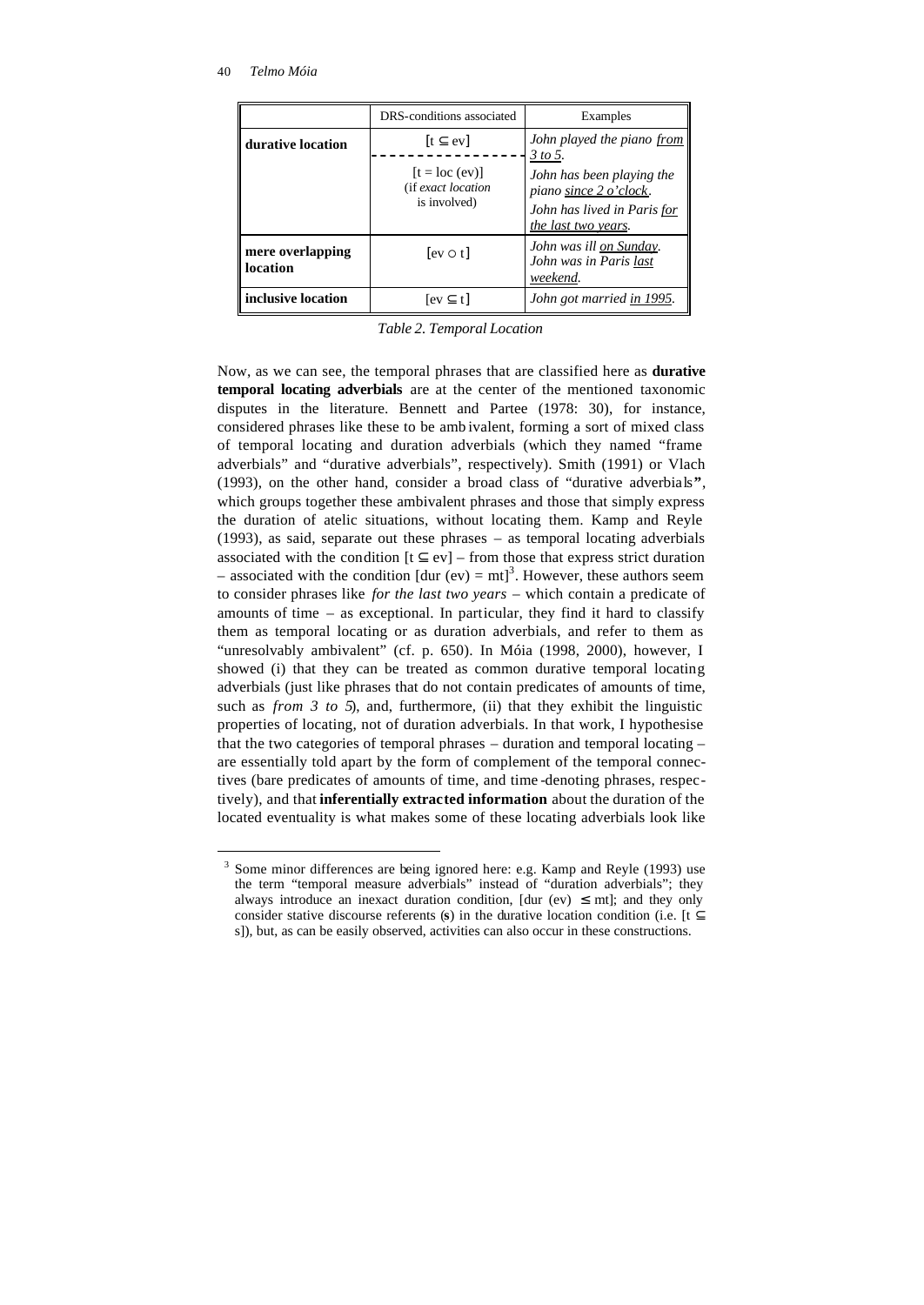ambivalent phrases, whereas, as far as assertion is concerned, they are merely locating expressions. One argument in favour of this view concerns the effect of negation with sentences exhibiting the so-called ambivalent operators, which shows that, given a true negative sentence, the falsity of a corresponding positive necessarily affects the temporal location predication, but not the duration, which can still apply<sup>4</sup>. Observe that  $-$  if the utterance time is at the beginning of 2006 − the first, but not the second, of the following two sequences is a contradiction:

- (3) #Ana hasn't lived in Amsterdam *for the last two years*, but she has lived in Amsterdam *from the beginning of 2004 until the end of 2005*. [with utterance time at the beginning of 2006]
- (4) Ana hasn't lived in Amsterdam *for the last two years*, but she has lived in Amsterdam *for two years*.

# *1.2. Asserted vs. inferred duration*

If we assume the notion of temporal locating phrase described above, it is clear that the so-called ambivalent adverbials can be analysed as simple locating phrases, the durational information being easily derived from simple (and systematic) inferential patterns.

|                                   | Condition expressing<br>asserted temporal location | Condition expressing<br>inferred duration |
|-----------------------------------|----------------------------------------------------|-------------------------------------------|
| (non exact)<br>durative location  | $[t \subset \text{ev}]$                            | $[dur (ev) \geq dur (t)]$                 |
| (non exact)<br>inclusive location | $[ev \subset t]$                                   | $[dur (ev) \leq dur (t)]$                 |
| mere overlapping<br>location      | $[ev \circ t]$                                     |                                           |
| <b>Exact location</b>             | $[t = loc (ev)]$                                   | $[dur (ev) = dur (t)]$                    |

*Table 3. Temporal location and inferred duration*

Observe the following illustrative examples of inferences about duration drawn from (exact) durative locations:

(5) John was in the office *from 3 to 5*.  $\rightarrow$  John was in the office *for two hours*.

l

<sup>4</sup> This argument was given to me by João Peres, and introduced in Móia (2000: 140).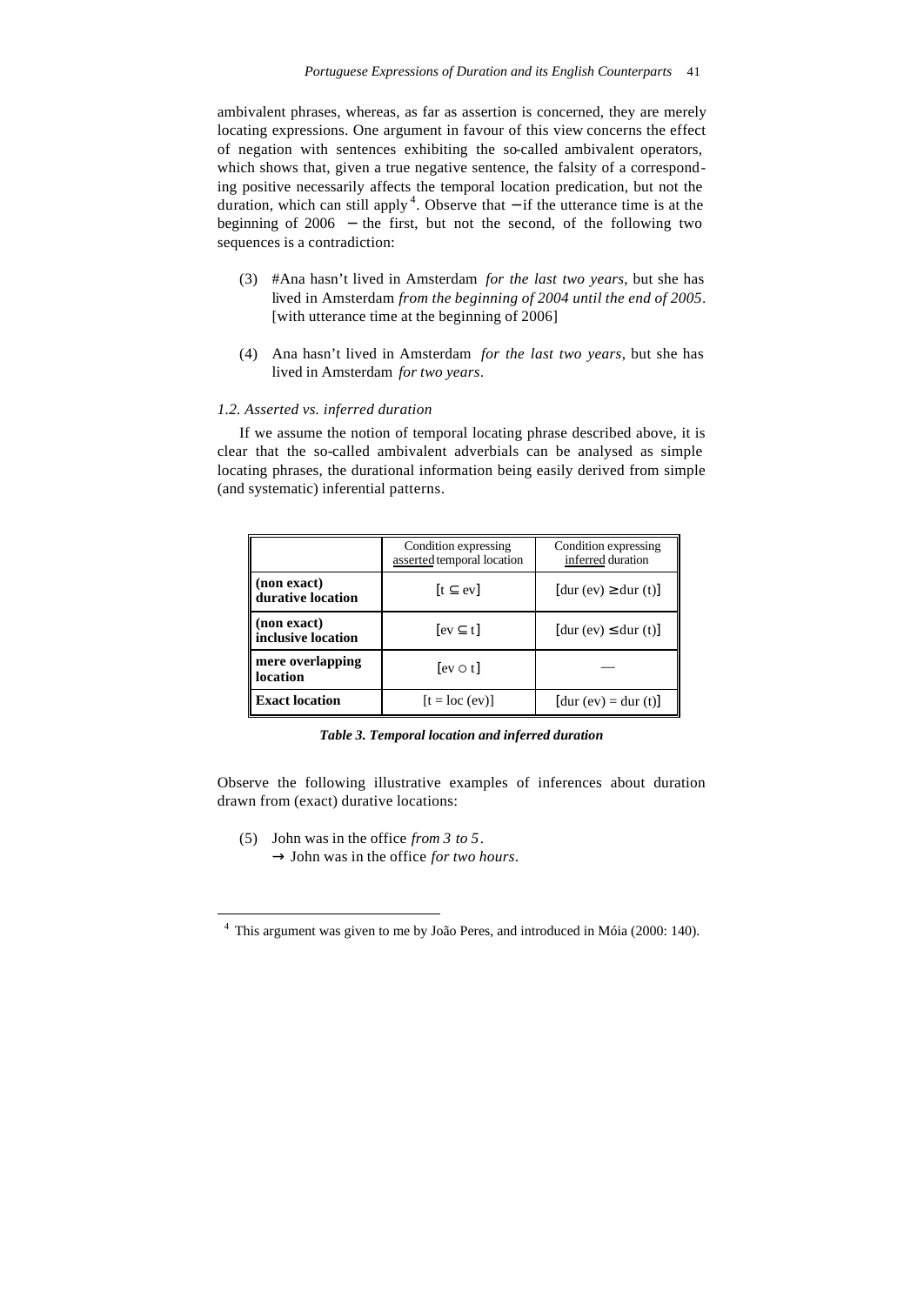(6) John has been playing the piano *for the last two hours*.  $\rightarrow$  John has been playing the piano *for two hours*.

It must be stressed that inferences about duration may also result from the use of inclusive locating adverbials, although these phrases have not been traditionally associated with duration (or classified as durational), even in texts that take the wide concept of duration alluded to at the beginning of section 1 (e.g. Huddleston and Pullum 2002). Observe the following illustrative examples of inferences about duration drawn from inclusive locations:

- (7) John solved the puzzle during the (five-minute) break.  $\rightarrow$  John solved the puzzle *in at most five minutes*.
- (8) John wrote this novel *last August*.  $\rightarrow$  John wrote this novel *in at most a month*.

Contrary to the examples above, locating phrases that are compatible with both inclusive and durative scenarios (when combined with descriptions of atelic eventualities), do not license any inferences about the duration of those eventualities. Observe that no inference about duration can be drawn from the following sentences that express mere overlapping location:

- (9) John was ill *on Sunday*.
- (10) John felt dizzy *during the (thirty-minute) talk* .

In sum, we may say that the issue of **asserted** *vs.* **inferred duration** of eventualities is particularly relevant as regards a clear categorisation of time adjuncts. In general, we may say that inferred duration – as opposed to asserted duration – is pervasive in natural language discourse, since it is regularly associated with temporal locating adjuncts – as expressed in Table 3 – and still, quite often, with discourse structure (in association with the lexical content of propositions) – as in the following example:

(11) John was in the office today. He arrived at 5 and left at 7.  $\rightarrow$  John was in the office *for two hours*.

In this paper, I will essentially deal with strict (i.e. asserted) duration. Within this domain, special attention will be given to the differences between the duration of telic and atelic eventualities. However, before moving to this topic, in section 3, I will briefly consider, in the next section, a major distinction in the domain of duration, which has to do with the grammatical subsystems involved in its representation.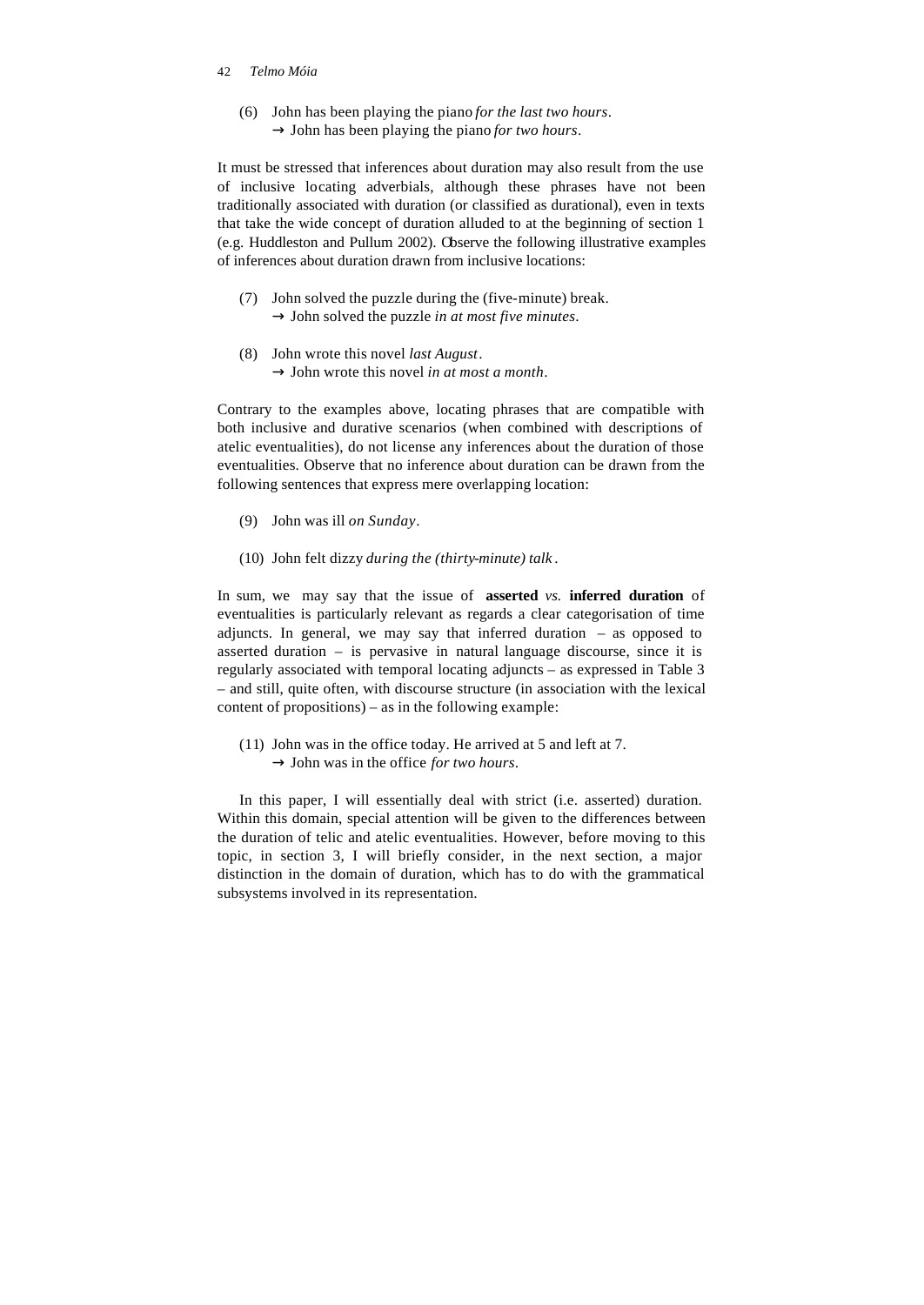# **2. Argumental** *vs.* **adjunct duration**

In Portuguese, just like in English, the (asserted) duration of eventualities can be expressed with essentially two grammatical means: predicate-argument combinations and time adjuncts. For easier reference, the duration conveyed in these two ways will be referred to as **argumental duration** and **adjunct duration**, respectively.

Examples of predicate-argument combinations leading to argumental duration involve predicates like *durar* and *levar*, in Portuguese, and *last* and *take*, in English.

- (12) A reunião geral de accionistas *durou três horas*. *the meeting general of shareholders lasted three hours* 'The general meeting of shareholders *lasted three hours*.'
- (13) Os arquitectos *levaram três horas* a estudar este projecto. *the architects took three hours to study this project* 'It *took* the architects *three hours* to study this project.'

The subclass of predicates that occur in these constructions – which can be termed **duration predicates** – take (at the minimu m) an eventuality-denoting phrase and a predicate of amounts of time as arguments<sup>5</sup>. The predicate itself expresses a duration relation, comparable to the predicate **dur** of Kamp and Reyle (1993).

Adjunct duration is expressed via temporal phrases applied adverbially or adnominally, as in the following two examples, respectively:

- (14) Os arquitectos analisaram o projecto *durante três horas*. *the architects analysed the project for three hours* 'The architects analysed the project *for three hours*.'
- (15) a construção da ponte *em apenas um ano the construction of-the bridge in just one year* 'the construction of the bridge *in just one year*'

j

<sup>&</sup>lt;sup>5</sup> Interestingly, the argument position where predicates of amounts of time occur can often be filled by time-denoting phrases. In these constructions, duration is also obtained by inferential processes:

<sup>(</sup>i) A reunião geral de accionistas *durou o Sábado inteiro*. the meeting general of shareholders lasted the Saturday whole 'The general meeting of shareholders *lasted the whole of Saturday*.'

<sup>(</sup>ii) Os arquitectos *levaram todo o mês de Março* a estudar este projecto. the architects took all the month of March to study this project 'It *took* the architects *the whole month of March* to study this project.'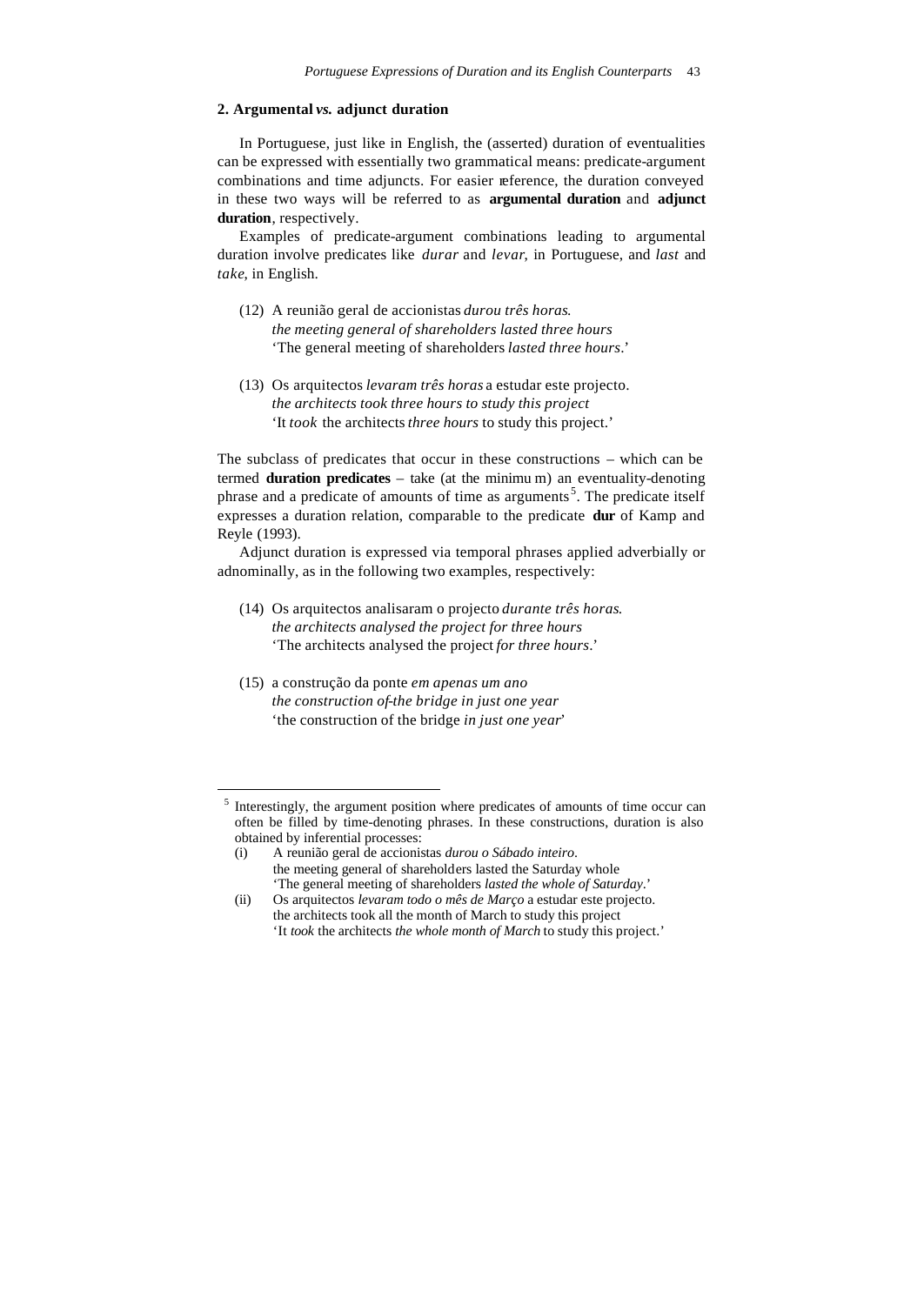As we will see later on, the dividing line between argumental and adjunct duration is somewhat hard to draw in Portuguese, since there are temporal phrases that exhibit adjunct properties but involve a verbal predicate, namely duration *haver*-phrases (analysed in section 7.3).

# **3. Telic** *vs.* **atelic duration**

As said at the beginning of this text, all the phrases that express the temporal size of an eventuality by directly associating an amount of time to it (via a function like **dur**) will be grouped together here, in the class of duration adjuncts. Hence, this class includes both the phrases that express the duration of atelic events and those that express the duration of telic events, as in the examples (1a) and (1b), repeated below, respectively:

(16) a. John was in the office *for five minutes*. b. John solved the puzzle *in five minutes*.

Although many authors adopt this categorisation (e.g. Kamp and Reyle 1993, or Huddleston and Pullum 2002), some others place the adverbials in (16a) and (16b) in two independent grammatical categories. For instance, Smith (1991) includes phrases of the kind *in five minutes* in (16b) in a class she terms "completive adverbials", distinct from that of "durative adverbials", where she includes *for five minutes*. Her class of completive adjuncts appears to be quite heterogeneous, though. On the one hand, it includes phrases that express the duration of telic events, like (16b), or (17) below (which is similar to (16b), but involves a shift from an achievement to an accomplishment by addition of a preparatory phase):

(17) John reached the top of the mountain *in five minutes*.

On the other hand, it also includes homonymous phrases that locate events in the temporal axis, namely in the interval that follows a temporal perspective point by a given amount of time:

(18) John will knock on the door *in five minutes*.

This sentence illustrates what the author calls the "ingressive interpretation": "Adverbials of the interval, completive type are ingressive when they locate instantaneous events. As ingressives, the adverbials indicate an interval at the end of which the event occurs." (p. 157). It is clear that sentences like (18) do not express any form of duration, but only positioning on the time axis. Thus *in five minutes* in (18) can be classified as a simple temporal locating phrase, according to the definitions assumed in this paper, contrary to its homonyms in (16b) and (17), where duration, or temporal extent, is involved. As we will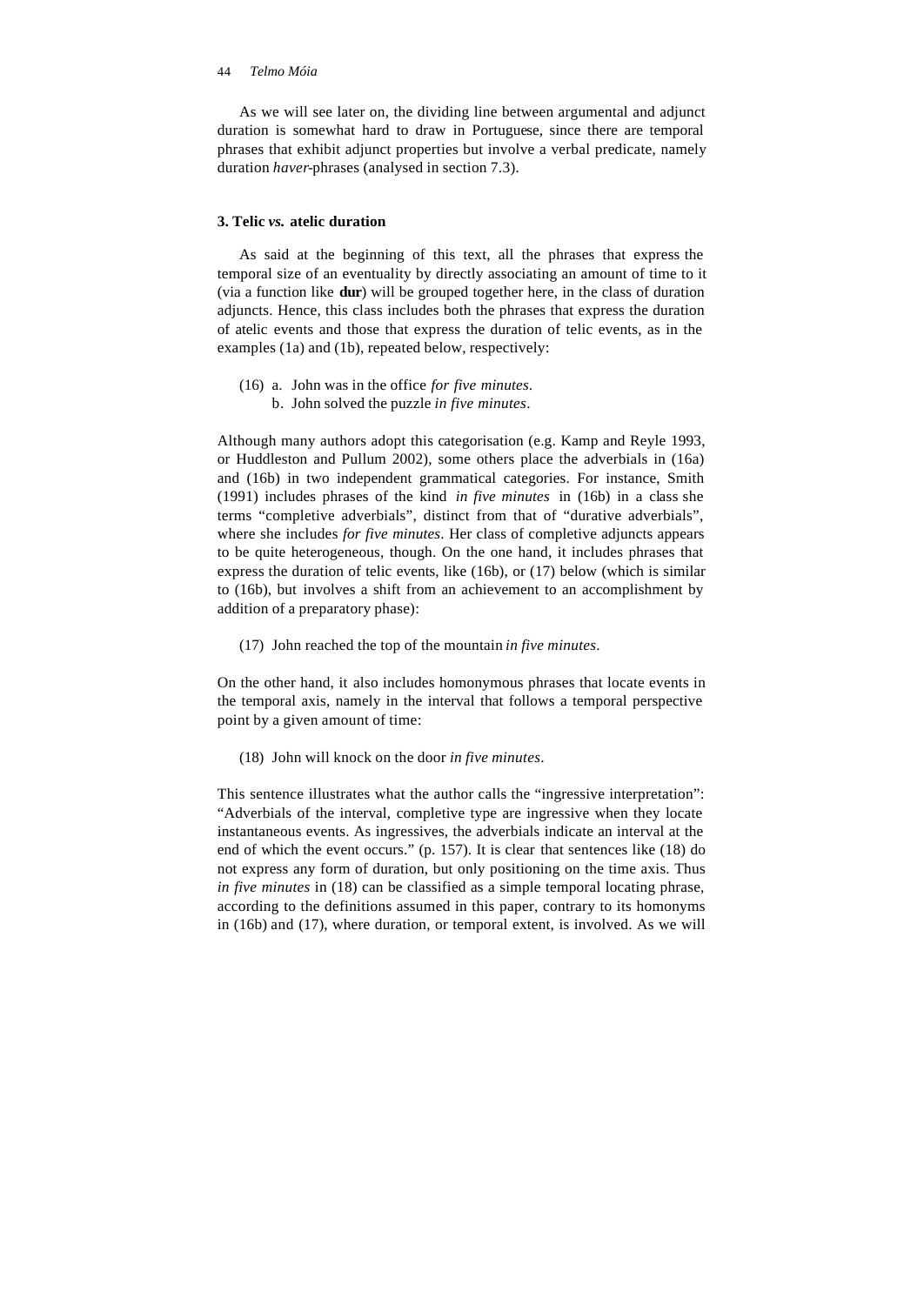see in section 6, the ambiguity between durational and locational *in*-phrases (cf. Huddleston and Pullum 2002: 710) also exists in Brazilian Portuguese, for the parallel *em*-phrases, but not in European Portuguese, which systematically resorts to different connectives to express the two readings (*em*, for duration, and e.g. *dentro de* or *daqui a*, for location).

Even if one does not follow authors like Smith (1991) in placing the temporal phrases in (16a) and (16b) in completely autonomous categories, it must be recognised that there are striking linguistic differences between time adjuncts that express the duration of atelic – or homogeneous – eventualities (i.e. states and activities) and those that express the duration of telic events (i.e. accomplishments). In fact, even intuitively, two different operations seem to be at stake: if atelic eventualities are involved, to express their duration is to say *for how long they lasted*; if telic events are involved, to express their duration is to say *the amount of time it took for them to be completed*, i.e. to reach a culmination (of course, this amount of time coincides with the duration of the preparatory phase of the event, since the culmination is conceived of as punctual). Huddleston and Pullum (2002), for instance, acknowledging the importance of these differences, consider two major subclasses of duration phrases: "bounding" and "non-bounding" (which apply to atelic and telic eventualities, respectively). In this text, I will resort to a hypallage, and use the terms **atelic duration** and **telic duration** to refer to this opposition.

Expressions of atelic duration – whether time adjuncts or predicate- -argument combinations – are normally different from expressions of telic duration. I will demonstrate this statement with three different groups of expressions, from Portuguese and English, two involving time adjuncts of duration (A, B), and one involving duration predicates (C). To my knowledge, not all the differences described below have been (clearly) stressed in the literature.

### *A. Time adjuncts headed by different temporal connectives*

One the most striking (and long-debated) differences between atelic and telic duration is that they are expressed in many languages – Portuguese and English included – by phrases headed by different temporal connectives. This property is the basis for a classical test to distinguish between atelic and telic eventualities (cf. e.g. Dowty 1979). In (European and Brazilian) Portuguese, atelic duration is expressed by phrases headed by the preposition *durante*; furthermore, Brazilian Portuguese uses, very frequently, phrases headed by the preposition *por* as exact synonyms<sup>6</sup>. In English, atelic duration is typically expressed by *for*-phrases.

l

<sup>6</sup> As for the use of *por-*adverbials in European Portuguese, cf. fn. 21.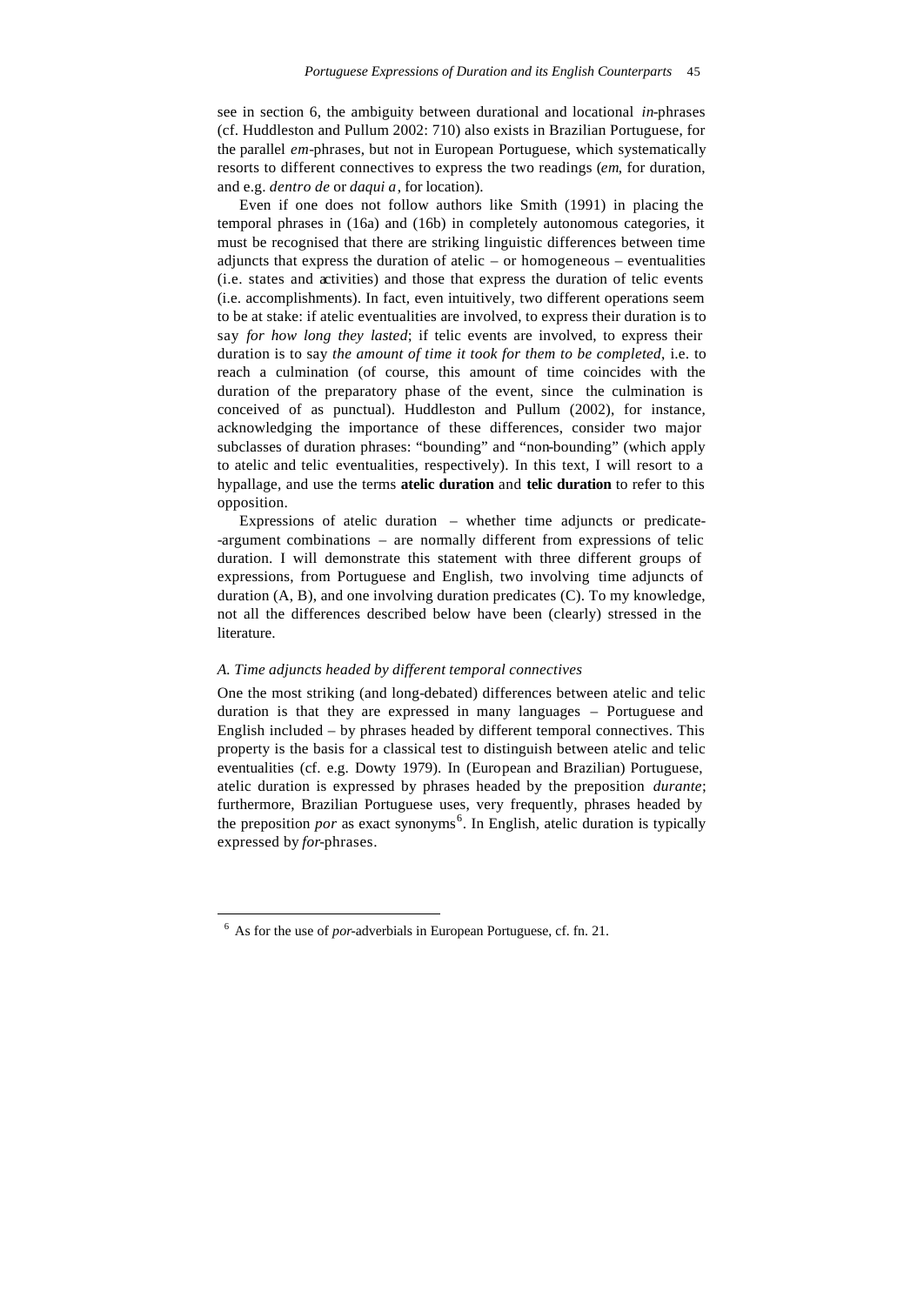- 46 *Telmo Móia*
	- (19) Xian foi capital da China {*durante / por*<sub>BP</sub>} *mais de mil anos. Xian was capital of-the China for more of thousand years* 'Xian was the capital of China *for more than one thousand years*.'

Furthermore, it is possible – both in Portuguese and English – to express atelic duration via bare predicates of amounts of time, i.e. phrases with no overt preposition (though the underlying preposition can normally be spelled out):

(20) A Ana tinha dormido *(durante) doze horas*. *the Ana had slept (for) twelve hours* 'Ana had slept *(for) twelve hours*.'

As for telic duration, it is expressed by time adjuncts headed by the preposition *em* in Portuguese, and the preposition *in* in English. As seen above (cf. (16b) and (17)), the accomplishments whose duration is identified may be either basic or derived by Aktionsart shift.

(21) A Ana escreveu a tese *em seis meses*. *the Ana wrote the thesis in six months* 'Ana wrote her thesis *in six months*.'

Neither in Portuguese nor in English can bare predicates of amounts of time express telic duration. Therefore, if a description of an accomplishment is combined with a bare predicate of amounts of time, the only interpretation available is one involving an Aktionsart shift (e.g. from accomplishment to activity by stripping off the culmination). Apparently, this interpretation seems easier to obtain in Portuguese than in English in examples like the following:

(22) A Ana leu este livro *seis meses* (e nunca o acabou). *the Ana read this book six months (and never it finished)* ' ??Ana read this book *six months* (and never finished it).'

# *B. Different durational adverbs and adjectives*

The duration of eventualities may be expressed by (vague) adverbials phrases, if they are described by sentential means, or by (vague) adjectival phrases, if they are described by nominal phrases:

- (23) Os operários reconstruíram a ponte *muito rapidamente*. *the workers rebuild the bridge very quickly* 'The workers rebuilt the bridge *very quickly*.'
- (24) a *rápida* reconstrução da ponte *the quick reconstruction of-the bridge* 'the *quick* reconstruction of the bridge'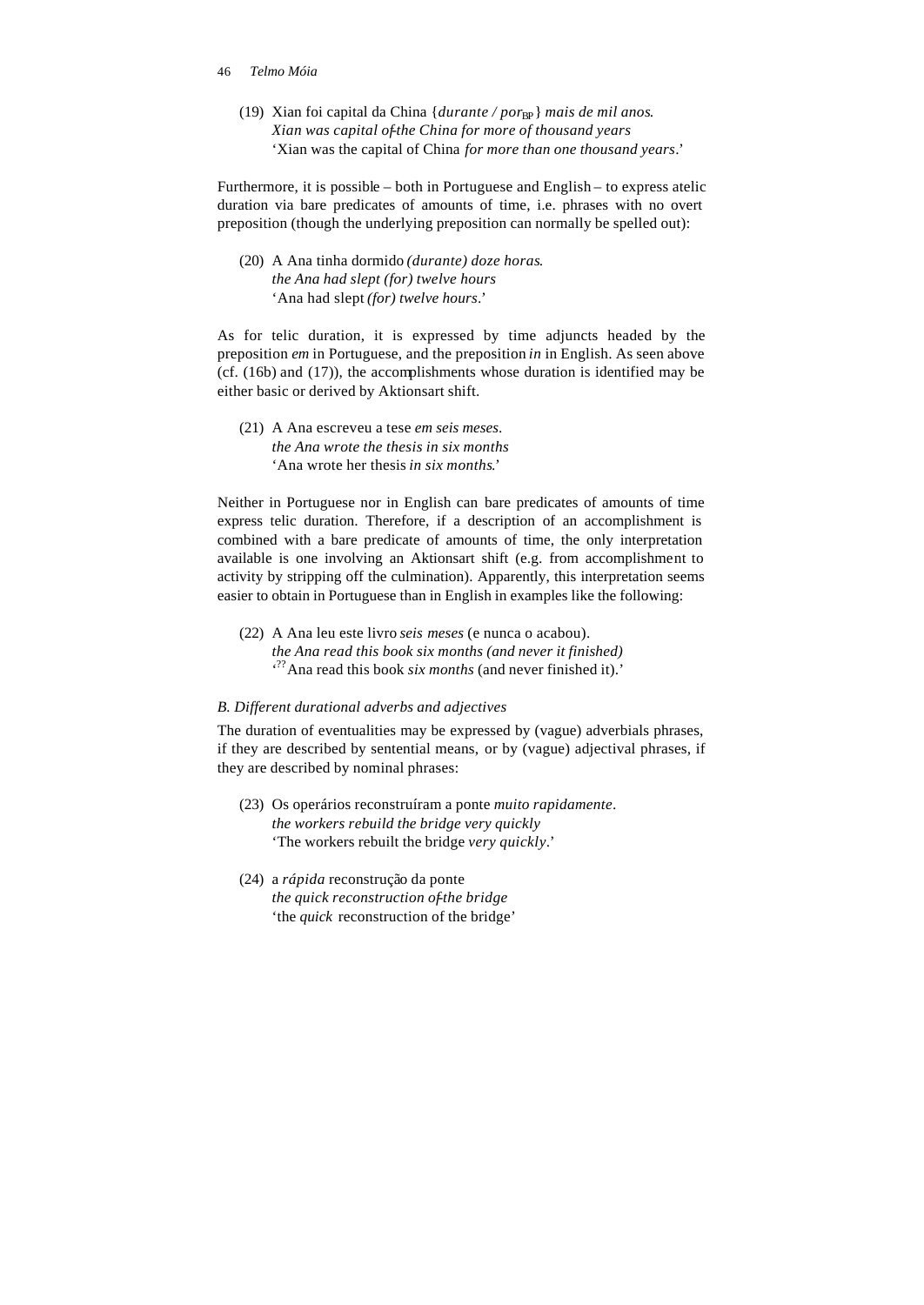- (25) O rei esteve *brevemente* exilado num país vizinho. *the king was brifly exiled in-a country neighbouring* 'The king was *briefly* exiled in a neighbouring country.'
- (26) o *curto* exílio do rei *the short exile of-the king* 'the *short* exile of the king'

The adverbs and adjectives in these phrases seem to be sensitive to the (a)telicity of the described eventualities. In order to express the duration of telic events, Portuguese resorts typically to adjectives like *rápido* ('quick') and *lento* or *demorado* ('slow'), and to their derived adverbs (*rapidamente* / *lentamente* / *demoradamente*), as exemplified in (23) and (24); in order to express the duration of atelic situations, Portuguese resorts typically to adjectives like *breve* or *curto* ('brief', 'short') and *longo* or *prolongado* ('long'), and to some of their derived adverbs (*brevemente* / *longamente* / *prolongadamente*), as illustrated in  $(25)$  and  $(26)^7$ . Note that if the duration phrases in (23)-(24) are substituted by the corresponding ones in (25)-(26), or vice-versa, ungrammaticality arises. These are, therefore, typical examples that illustrate the selectional restrictions at stake (which does not necessarily mean that every (a)telic expression behaves with the same regularity<sup>8</sup>).

# *C. Different duration predicates*

j

In Portuguese, as well as in English, different aspectual complements are often selected by different duration predicates. If we consider atelic situations expressed by nominal phrases (not by sentences), the typical duration predicate used in Portuguese is *durar*, a close counterpart of the English verb *last*<sup>9</sup> .

(27) O trabalho de pesquisa sobre esta doença *durou um ano*. *the work of research on this disease lasted one year* 'The research work on this disease *lasted one year*.'

<sup>7</sup> Some of the durational adjectives and adverbs mentioned here are ambiguous, allowing also locational readings, according to which the relevant events are said to happen shortly or long after some contextually salient interval. Some – like *rapidamente* – may also have a manner reading (as in *ele trabalhava rapidamente*, 'he was working quickly'). I will ignore these ambiguities here.

<sup>&</sup>lt;sup>8</sup> Some eventuality-denoting expressions seem to combine well with both types of durational phrases, e.g. *uma viagem rápida / curta*, 'a short trip'. I will not address this possibly complex issue here.

<sup>9</sup> To my knowledge, the role of these predicates – *last* / *durar* – in telling apart telic and atelic descriptions has not been clearly highlighted. The fact that *durar* cannot combine with telic descriptions was mentioned to me by João Peres  $(p.c.) - cf.$ examples like (30) below.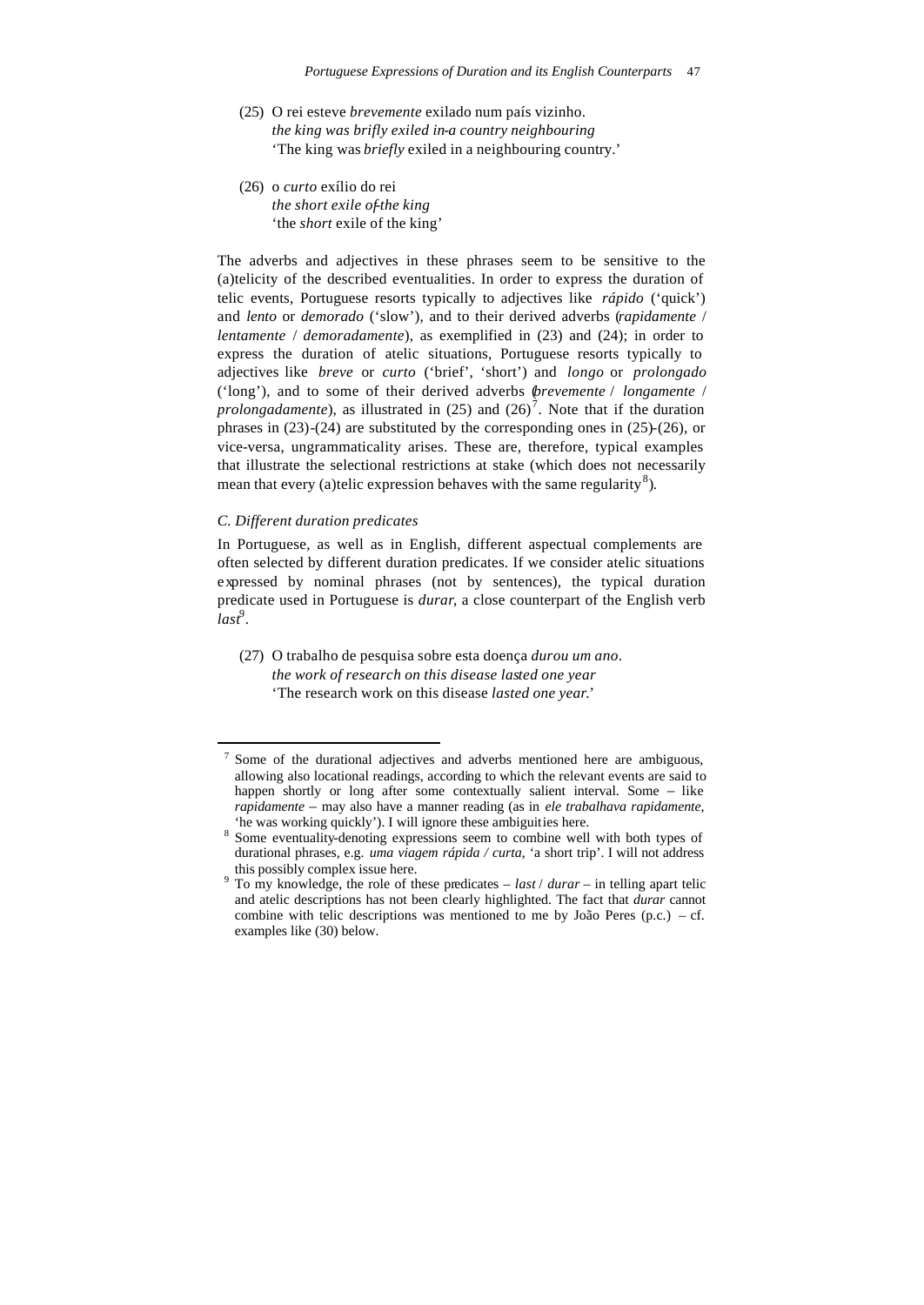Note that, although these verbs do not take directly sentences as arguments, it is marginally possible to combine them with atelic sentences, if they occur embedded, as the complement of nouns like *situação* ('situation'). The resulting sentences may sound unnatural to some extent, but not utterly ungrammatical:

(28) ?A situação de a Ana estudar Arquitectura *durou um ano*. *the situation of the Ana study Architecture lasted one year* ' ? The situation of Ana studying Architecture *lasted one year*.'

When sentential atelic arguments are involved, English uses typically the verb *spend* (cf. e.g. Dowty 1979, and Huddleston and Pullum 2002), and Portuguese the verb *passar*<sup>10</sup>:

(29) A Ana *passou um ano* a estudar Arquitectura. *the Ana passed one year PREPa study Architecture* 'Ana *spent one year* studying Architecture.'

Note that the verbs *durar* and *last* cannot combine with telic descriptions:

- (30) \*A construção desta ponte pelos Japoneses *durou um ano*. *the construction of this bridge by the Japanese lasted one year* '\*The construction of this bridge by the Japanese *lasted one year*.'
- (31) \*A situação de os Japoneses construírem esta ponte *durou um ano*. *the situation of the Japanese build this bridge lasted one year* '\*The situation of the Japanese building this bridge *lasted one year*.'

The selectional properties of duration predicates with respect to telic descriptions have been comparatively more emphasised in the literature: English resorts typically to the verb *take* (cf. Dowty 1979); Portuguese uses at least two verbs with similar restrictions – *levar* and *demorar*<sup>11</sup>; all these verbs can take nominal or sentential eventuality-denoting arguments.

j

<sup>&</sup>lt;sup>10</sup> The Portuguese verb *passar* often occurs with time-denoting phrases instead of predicates of amounts of time as arguments (whence expressing duration by inference rather than assertion) – cf. fn. 5.

<sup>11</sup> Another verb with similar behaviour, but possibly not as common, is *gastar*. It combines with telic descriptions, and is felt as a bit awkward with atelic descriptions:

<sup>(</sup>i) Gastei duas horas {a / para} resolver o quebra-cabeças.

*<sup>[</sup>I] spent two hours to solve the puzzle*

<sup>(</sup>ii)  $\frac{m}{2}$ Gastei duas horas a trabalhar. *[I] spent two hours to work*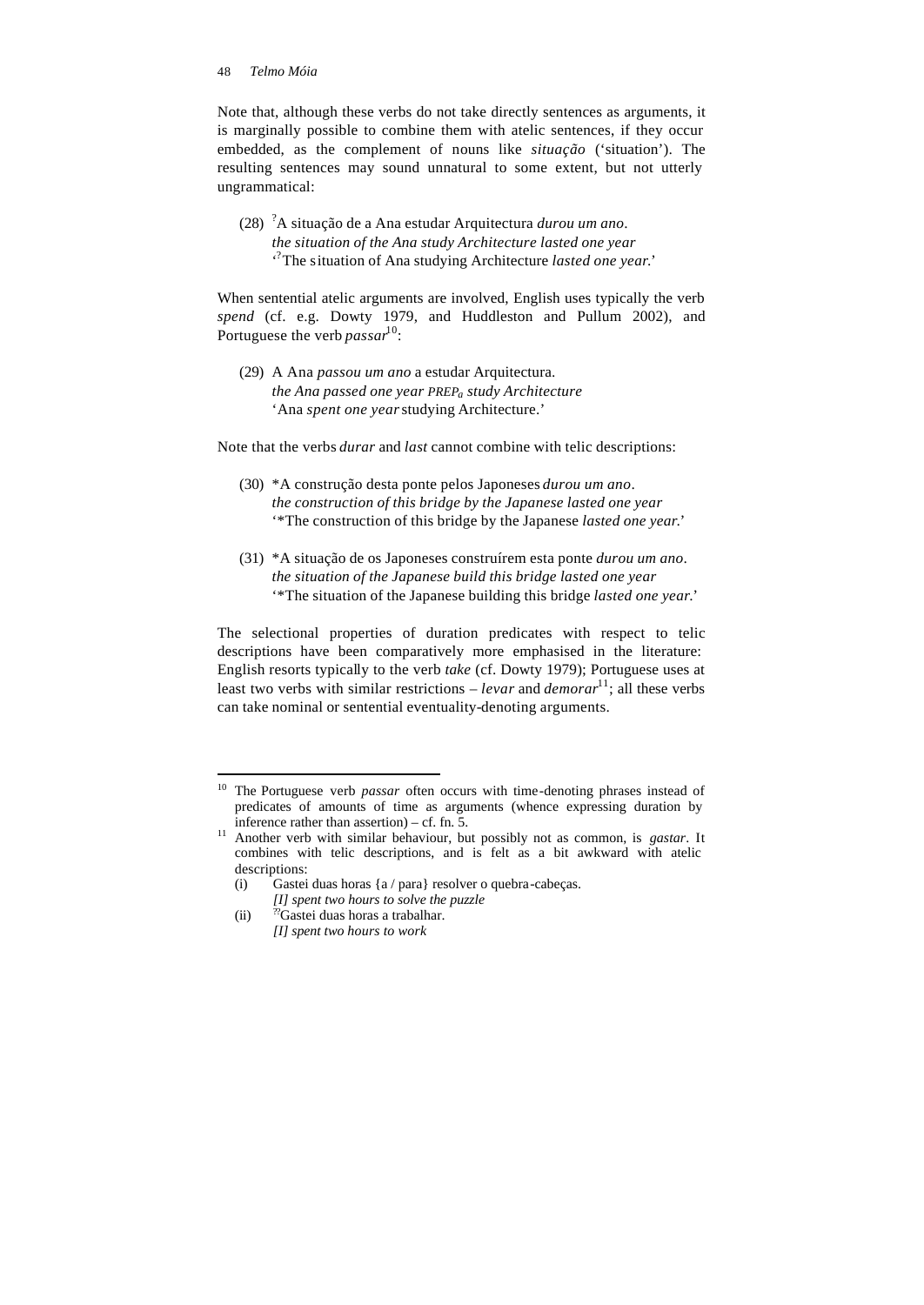- (32) A construção da ponte {*levou* / *demorou*} *um ano*. *the construction of-the bridge took one year* 'The construction of the bridge *took one year*.'
- (33) Eles {*levaram* / *demoraram*} *um ano* para construir a ponte. *they took one year to build the bridge* '*It took* them *one year* to build the bridge.'

The preposition that heads the sentential complement of these two Portuguese verbs is typically *para*, although *a* can also be used:

(34) Eles {*levaram* / *demoraram*} *um ano* a construir a ponte.

In other constructions, however, as we will see below, the preposition *para*  selects telic complements whereas *a* selects atelic complements (cf. (44)-  $-(45)$ ).

In accordance with the distinctions noted above, expressions that are ambiguous between an atelic and a telic reading are unambiguous when combined with the predicates at stake. Observe the following example:

(35) A ocupação da ilha pelas tropas {*durou* / *demorou*} *um ano*. *the occupation of-the island by-the troops {lasted / took} one year* 'The occupation of the island by the troops {*lasted* / *took* } *one year*.'

The NP *a ocupação da ilha pelas tropas* ('the occupation of the island by the troops') is ambiguous between an atelic reading – the state of the troops being in the island – and a telic reading – the accomplishment of the troops completing the occupation of the island. With *durar* ('last') only the first interpretation is available; with *demorar* ('take') – just like with *levar* – it is the other way round<sup>12</sup>.

(ii) um sismo de vinte segundos

j

an earthquake of twenty seconds 'a *twenty-second* earthquake'

<sup>12</sup> The combination with duration predicates like *durar* or *demorar* may be specially interesting as a possible test for (a)telicity of nominal expressions:

<sup>(</sup>i) O sismo {durou / "demorou /  $*$  levou } vinte segundos. the earthquake {lasted / took / took} twenty seconds

<sup>&#</sup>x27;The earthquake {lasted / \*took} twenty seconds.'

In fact, eventuality-denoting nominal phrases are sometimes hard to classify as atelic or telic. This is particularly the case with those that – unlike *a presença de tropas na ilha* ('the presence of troops in the island') or *a construção da ponte* ('the construction of the bridge') – do not combine with duration adjuncts headed by *durante* or *em*, but rather with duration adjuncts headed by *de* ('of'):

However, it must be noted that some nouns – like e.g. *viagem* ('trip') – seem to accept the combination with all types of verbs without a sharp difference in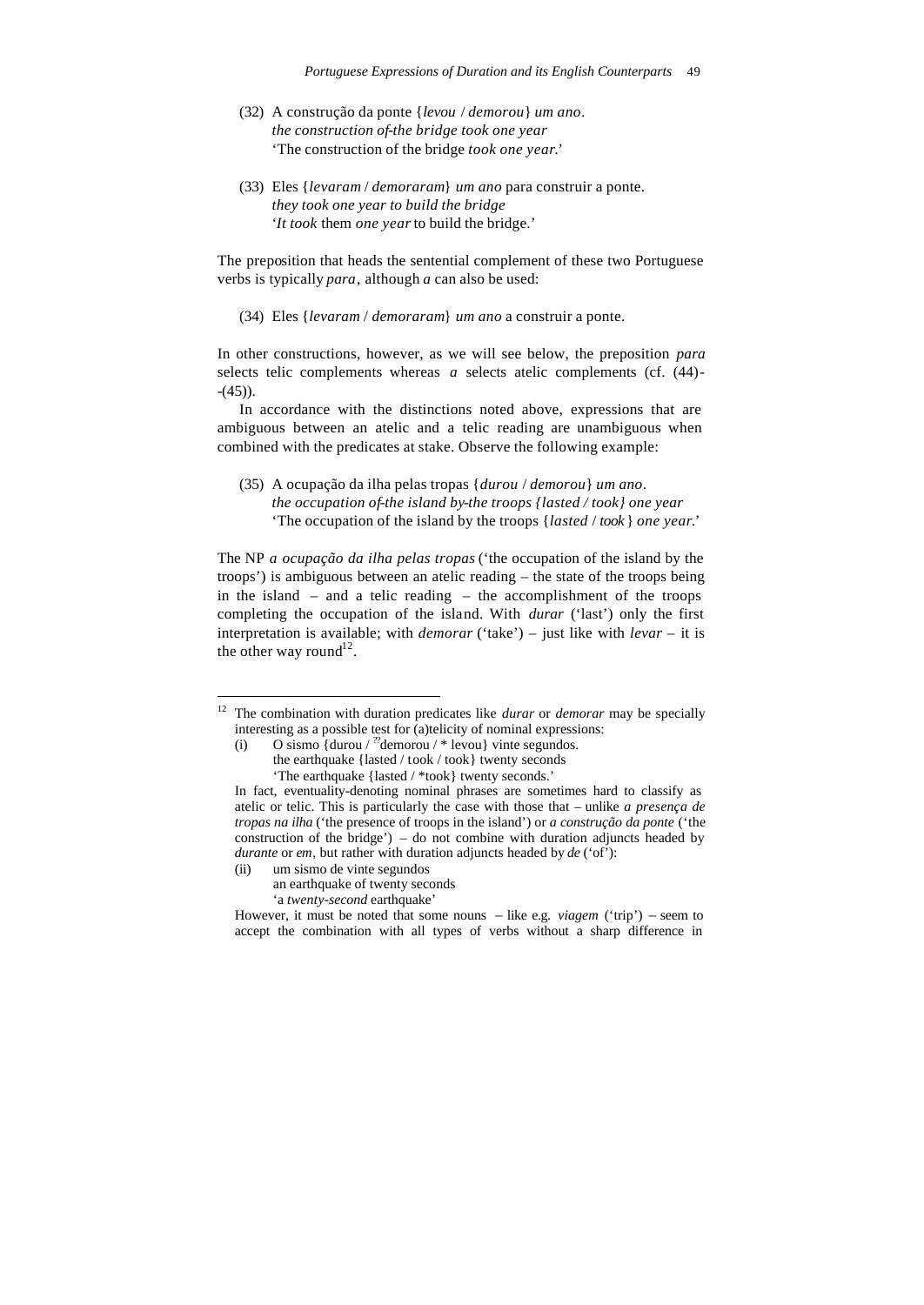Up to now we have observed several differences in the ways of expressing telic and atelic duration. To these differences between telic and atelic duration, we can add some more, which have to do with specific properties of homogeneous (i.e. atelic) eventualities, viz.: (i) they are additive, i.e. can be summed up to yield eventualities of the same type (cf. e.g. Bach 1981, 1986) – e.g. two states of Ana being in the office for *x* and *y* time can be summed up to yield a state of Ana being in the office that lasts for *x*+*y* time; (ii) the same continuous eventuality has different durations at different time intervals – e.g. if the state of Ana being in the office has duration *x* at the interval *t*, and is not interrupted, it has duration  $x+y$  at the interval that follows  $t$  by  $y$  time. These properties do not apply to heterogeneous events. This results in linguistic differences such as those highlighted below.

### *D. Use of imperfective time-anchored duration phrases*

As we will see in more detail in section 7.3 below, in order to express the duration that an eventuality has reached at a given (anchor) point in time, Portuguese uses specific duration phrases, namely phrases headed by a form of the verb *haver* (typically *há*). The closest English counterparts of these phrases are common duration *for*-adverbials in combination with an adverb that identifies the anchor point (e.g. *now* or *then*).

- (36) O museu está encerrado *há dois meses*. *the museum is closed there-is two months* 'The museum has been closed *for two months now*.'
- (37) a presença de tropas nesta ilha *há dois meses the presence of troops in-this island there-is two months* 'the presence of troops in this island *for two months now*'

The described eventualities – which can be expressed either by sentential or by nominal means, as in (36) and (37), respectively – are imperfective, in the sense that they are assumed to hold at the anchor point (and, in principle, beyond it). Only descriptions of atelic eventualities occur in these constructions with durational *haver*<sup>13</sup>, and there seems to be no parallel structure (in Portuguese) to express telic duration.

*E. Use of temporal measure quantifiers* Consider the following sentences:

l

meaning. This seems to indicate that the issue of the Aktionsart values of NPs is rather complex and needs further investigation. I will not try to pursue it here.

<sup>&</sup>lt;sup>13</sup> Some *haver*-phrases can combine with telic descriptions, but they are of a different type (non durational), as we will see in section 7.3.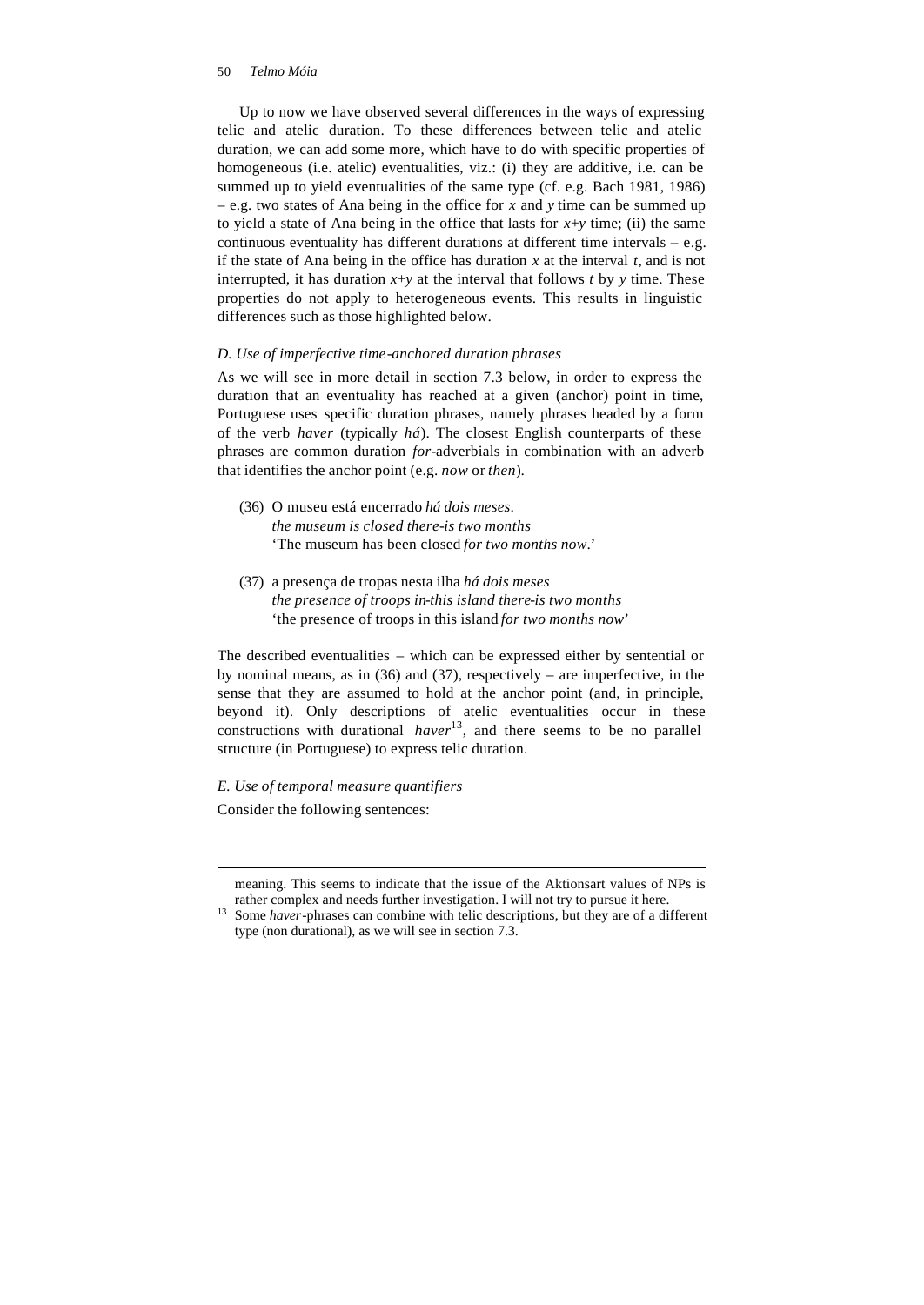- (38) Após *três meses de treino diário*, o atleta sentia-se em forma. *after three months of training daily, the athlete felt in shape* 'After *three months of daily training*, the athlete felt in good shape.'
- (39) *Três meses de disputas legais* deixaram-no exausto. *three months of disputes legal left him exhausted 'Three months of legal wrangling* left him exhausted.'

The italicised NPs contain a predicate of amounts of time – *three months* – which can be classified as a **temporal measure quantifier** since it has a quantifying function similar to expressions like *three meters*, *three litres*, or *three tons* when applied to massive nouns (on this notion of measure quantification, cf. Peres 1992). Though these expressions are not time adjuncts of duration in the same sense that *for*-phrases are, they exhibit notorious similarities with those adjuncts. Compare, for instance, (38) above with the following equivalent sentence:

(40) Após *treinar diariamente durante três meses*, o atleta sentia-se em forma. *after train daily for three months, the athlete felt in shape*

'After training daily for three months, the athlete felt in good shape.'

In the structures (38) and (39) above, the temporal quantifier applies to nominal or nominalised expressions – *treino diário / daily training*, *disputas legais / legal wrangling* – which represent atelic eventualities<sup>14</sup>. If telic events are involved in these structures, coercion into atelic events seems to occur systematically:

(41) Após *três meses de construção*, a ponte estava quase pronta. *after three months of construction, the bridge was almost ready* 'After *three months of construction*, the bridge was almost ready.'

There are also structures similar to these, but with quantification over sentential (rather than nominal or nominalised) constituents. In Modern European Portuguese, they involve an infinitive form preceded by the

Eventuality-denoting nominal phrases that do not combine with duration adjuncts headed by *durante* or *em*, but combine with the verb *durar* (cf. fn. 12), can also occur in these constructions (though Portuguese seems to accept a wider range of phrases than English here):

<sup>(</sup>i) três anos de guerra ('three years of war'), duas horas de incêndio (''two hours of fire'), dez anos de uma carreira cheia de sucessos ("ten years of a carrier full of successes')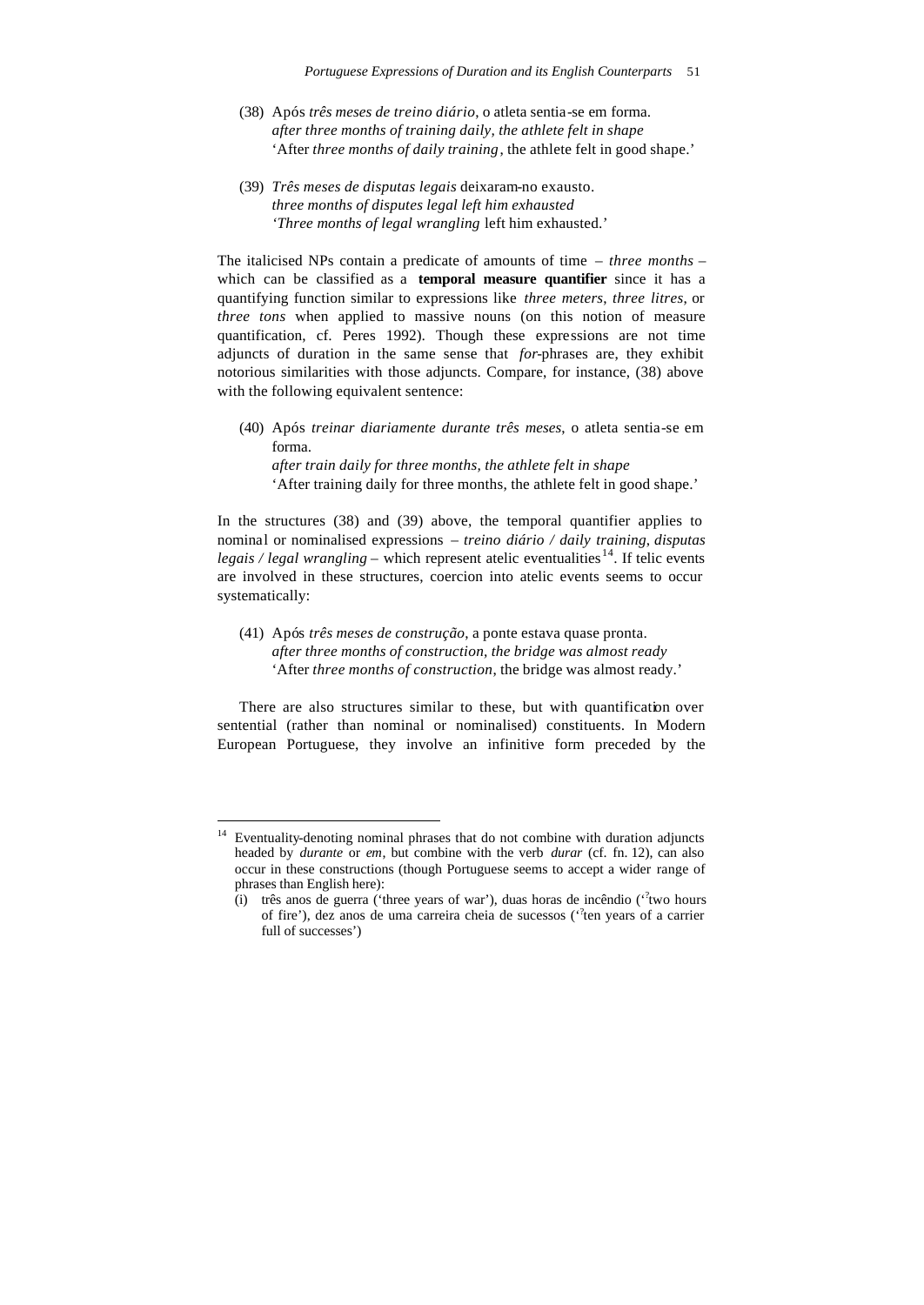l

preposition *a*; in Brazilian Portuguese, a verbal *-ndo* form ("gerúndio"); in English, a verbal *-ing* form (not preceded by  $of)^{15}$ :

(42) Após *três meses a treinar diariamente*, o atleta sentia-se em forma. *after three months PREP<sup>a</sup> train daily, the athlete felt in shape* 'After *three months training daily*, the athlete felt in good shape.'

The use of telic descriptions in these contexts similarly triggers an aspectual shift; English seems to prefer the use of nominalised *of*-sequences here:

(43) Após *três semanas a ler «Guerra e Paz»*, desisti. *after three weeks PREPa read «War and Peace», [I] gave-up* 'After *three weeks of reading «War and Peace»*, I gave up.'

This construction with atelic descriptions must not be confused with a superficially similar one where (unshifted) telic descriptions occur. In Portuguese, the construction at stake may differ only in the preposition used – *para* instead of *a*; a close English counterpart involves the preposition *to*. Compare:

- (44) *Três semanas a ler este livro* é muito. *three weeks PREPa read this book is much* '*Three weeks (of)* reading *this book* is a long time.'
- (45) *Três semanas para ler este livro* é muito. *three weeks to read this book is much 'Three weeks to read this book* is a long time.'

### *F. Different behaviour in combination with frame adverbials*

Expressions involving atelic and telic duration are associated with different inferential patterns in constructions with adverbials that identify time intervals (cf. Móia 2000, for more details). Consider the following examples, where *fifty* is to be interpreted in both examples as an exact cardinal quantifier (i.e. as equivalent to *exactly fifty*):

(46) A Ana trabalhou durante cinquenta horas *na segunda semana de Maio*. *the Ana worked for fifty hours in-the second week of May* 'Ana worked for fifty hours *in the second week of May*.'  $-\rightarrow$ 

<sup>&</sup>lt;sup>15</sup> For the sake of simplicity, I will only give examples of European Portuguese below. The Brazilian Portuguese counterparts are obtained by substituting the «gerúndio» (e.g. *estudando*) for the combination of the preposition *a* and the infinitive (e.g. *a estudar*).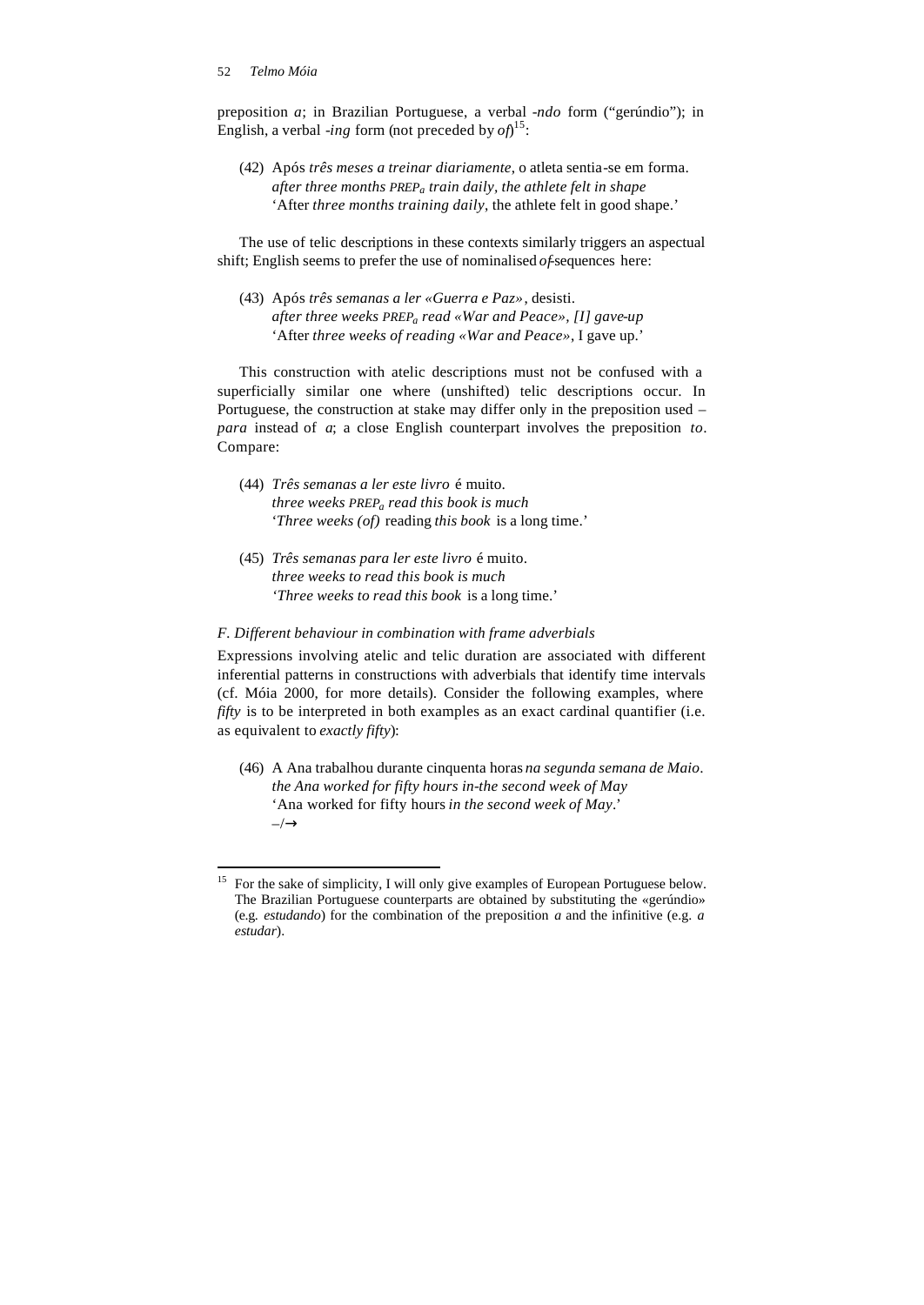A Ana trabalhou durante cinquenta horas *em Maio*. *the Ana worked for fifty hours in May* 'Ana worked for fifty hours *in May*.'

(47) A Ana leu este livro em cinquenta horas *na segunda semana de Maio*. *the Ana read this book in fifty hours in-the second week of May* 'Ana read this book in fifty hours *in the second week of May*.'  $\rightarrow$ A Ana leu este livro em cinquenta horas *em Maio*.

*the Ana read this book in fifty hours in May* 'Ana read this book in fifty hours *in May*.'

As we can see, the duration of atelic situations may be dependent on a time interval in a way that the duration of telic situations is not. In the most natural interpretation of (46), with an atelic situation (expressed by *Ana worked*), the mentioned amount of time  $-$  fifty hours  $-$  is the duration of the sum of all (possibly discontinuous) subsituations of the type mentioned that happened within the temporal frame (expressed by *the second week of May*). In other words, there is a maximality requirement, involving everything relevant that happened within the entire time interval. Therefore, if the temporal frame is enlarged, the description in the matrix clause may no longer be quantificationally accurate (since more subsituations of the relevant type may have to be taken into account). Observe the following schematic DRS- -representation, where  $C_{A\Rightarrow T}$  symbolises the typical shift of atelic into telic associated with the use of duration *for-*phrases (cf. e.g. Bach 1981, Nerbonne 1983, Moens 1987, Mittwoch 1988, Swart 1998), **ev** and **EV** stand for atomic and non-atomic eventualities, respectively, and the subscripts **T** and **A** stand for telic and atelic, respectively:



Telic situations, which are not homogeneous, have a different behaviour in parallel constructions  $-$  cf. (47). In these structures, the mentioned time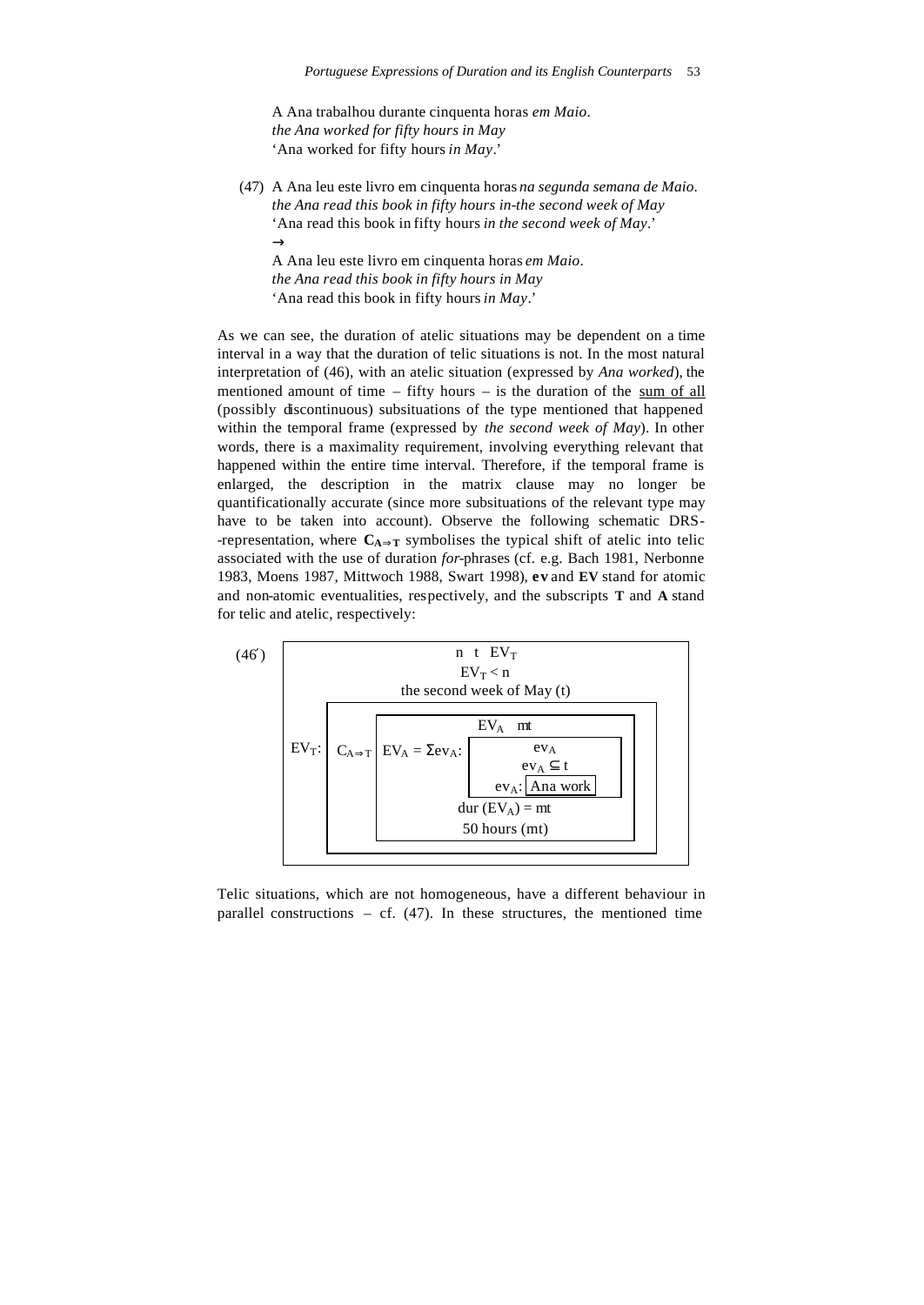interval serves merely to locate the described eventuality, which is defined independently of the temporal frame, and taken as atomic (despite the fact that it may involve discontinuity  $-$  cf. section 4). Thus, the transitivity of the inclusive location relation guarantees that, even when the frame is enlarged, truth is preserved.



In sections 6 and 7, I will return to telic and atelic duration. With respect to the former, the main issue will be the distinction between telic duration phrases and several homonymous phrases that belong in different semantic classes. With respect to the latter, the main issue will be the distinction between three subtypes of atelic duration, marked in Portuguese (though not in English) by different temporal phrases. Before proceeding to this analysis, though, two side issues will be addressed briefly in the next two sections: the relationship between duration and (dis)continuity of eventualities, in section 4; the relationship between duration and time -anchoring of eventualities, in section 5.

# **4. Duration and (dis)continuity**

l

Telic duration may present different degrees of exactness. Consider the following sentence:

(48) A Ana corrigiu os testes *em dez horas*. *the Ana corrected the tests in ten hours* 'Ana graded the tests *in ten hours*.'<sup>16</sup>

When uttering this sentence, the speaker may have in mind two significantly different types of (durational) information: (i) if he focus on the boundaries of the event, ten hours is the time elapsed between the beginning and the end of the accomplishment (all interruptions ignored) – imagine Ana started grading

<sup>16</sup> In Móia (2000: 328, fn. 299), I termed these two forms of duration **loose** and **strict duration**, respectively. The definitions given there, using the language of DRT were:

<sup>(</sup>i) **loose-dur (e)**  $=_{def}$  dur (t), such that [beg (t)  $=$  beg (e)] and [end (t)  $=$  end (e)]

<sup>(</sup>ii) **strict-dur (e)**  $=_{def}$  **dur (S), such that**  $[S = \Sigma s: [s \in \text{preparatory phase (e)}]$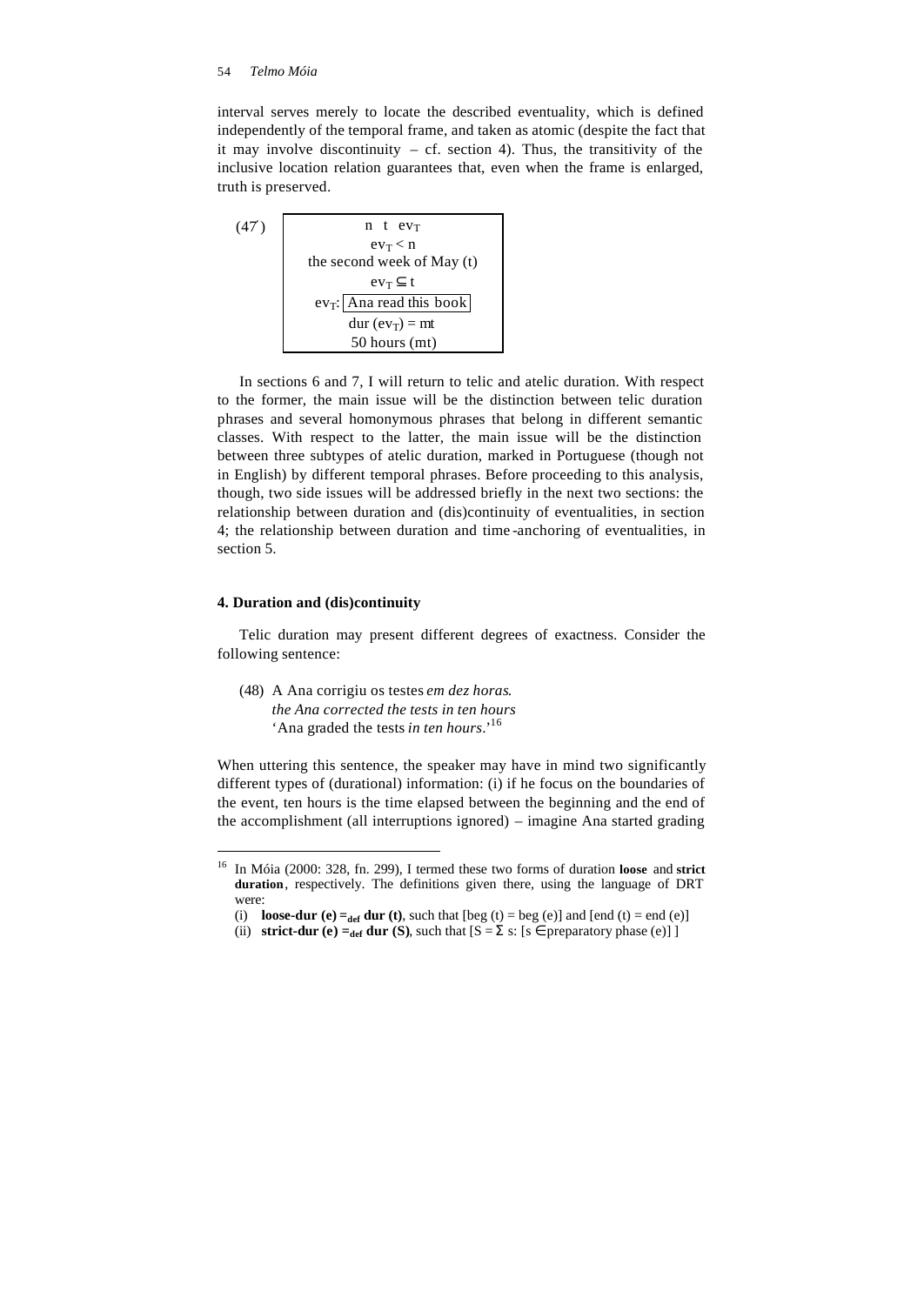the tests at 8 a.m and finished at 6 p.m.; (ii) if he focus on the sum of possibly discontinuous subparts of the event, ten hours is the duration of all these subparts (ignoring, for each subpart, pragmatically irrelevant interruptions) – imagine that Ana graded the tests in three different days and timed it:  $3.5 + 2$ + 4,5 hours. I will term these two forms of duration **continuous duration** and **discontinuous duration**, again using a hypallage. As we can see, neither in Portuguese nor in English are these differences linguistically marked via different temporal connectives, rather they seem to be contextually determined (and dependent essentially on pragmatic facts).

Atelic duration is also compatible with both continuity and discontinuity:

(49) A Ana esteve no escritório *durante dez horas*. *the Ana was in the office for ten hours* 'Ana was in the office *for ten hours*.'

In the reading that involves **continuous duration**, a single state (of a given temporal extent) is described. In the reading that involves **discontinuous duration**, reference is made to a sum of possibly discontinuous subsituations of the relevant type (Ana being in the office, here). The first reading may be coerced by modifying the predicate of amount of times with the adjective *seguidas* – *quinze horas seguidas*, 'fifteen hours in a row'. Curiously, no parallel simple form of coercion seems to exist for structures with telic duration, where predicates of amounts of time cannot combine with the adjective *seguidas*:

(50) \*A Ana corrigiu os testes *em dez horas seguidas*. *the Ana corrected the tests in ten hours followed* '\*Ana graded the tests *in ten hours in a row*.'

Note, moreover, the differences between continuous and discontinuous atelic duration that result from adding an adverbial that identifies a time interval:

(51) Este fim-de-semana, a Ana esteve no escritório *durante dez horas*. *this weekend, the Ana was in the office for ten hours* 'This weekend, Ana was in the office *for ten hours*.'

In the reading that involves continuous duration, and therefore a single state, the adverbial *este fim-de-semana* ('this weekend') merely provides a frame for inclusive location – a state with the mentioned duration happened anywhere within the relevant weekend (cf. DRS in  $(47')$ ). In this case, truth-preservation is guaranteed, even if the temporal frame is widened. In the reading that involves discontinuous duration, and therefore a sum of possibly discontinuous states, the preferred reading is probably the one where the homonymous adverbial *este fim-de-semana* provides a frame for abstraction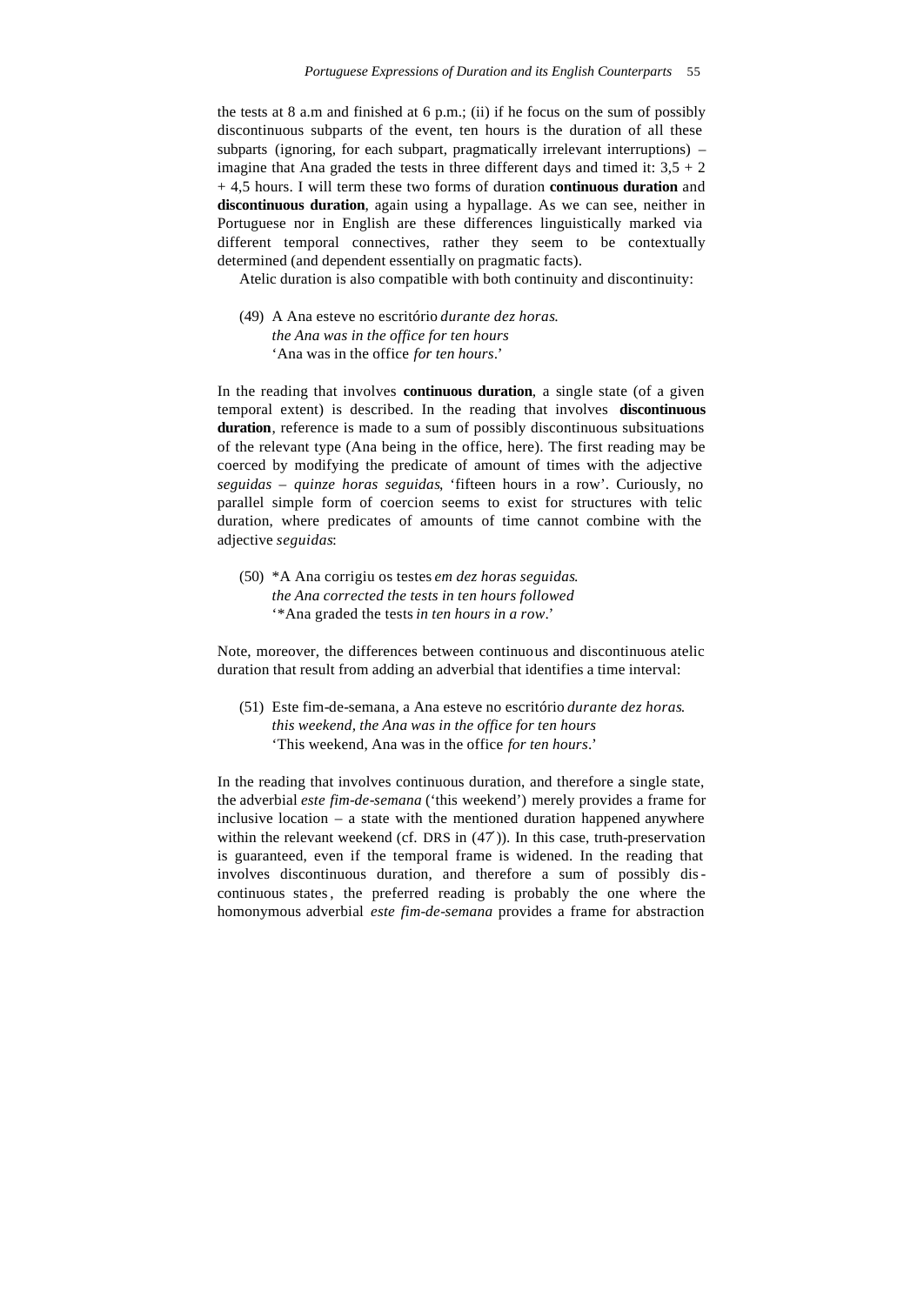over subeventualities – i.e. the sum of all (sub)states of Ana being in the office that happened within the frame has the described duration (cf. DRS in (46′)). As seen above, in this **temporally bounded quantification reading**, enlargement of the frame does not guarantee truth-preservation.

# **5. Duration and time -anchoring**

As said before, simple asserted duration can be associated with a binary functor relating eventualities and predicates of amounts of time (**dur** in Kamp and Reyle 1993). In other words, duration does not involve – just by itself – any form of temporal location. However, it may be the case that the initial or ending point of the eventuality whose duration is specified coincides with a given, or known, time interval (e.g. a temporal perspective point, like the utterance time). In those circumstances, the eventuality is temporally anchored, and – again by hypallage –, we may speak of **time -anchored duration** to refer to such situations.

Some cases of time -anchored duration have been studied by Hitzeman (1993, 1997). The author distinguishes "p(osition)-definite" and "non- -p(osition)-definite" readings of sentences involving duration phrases like *for an hour* and *in an hour*. Let us consider each case separately.

# (52) Martha will be in her office *for an hour*. (Hitzeman 1997: 89)

According to Hitzeman (1997: 89), in the p-definite reading, *for an hour* is interpreted as "for the hour immediately following the utterance time"; this is, according to her, the only reading that we obtain in English, if the adverbial is in sentence-initial position. The non-p-definite reading is the one simply involving the duration of some future eventuality of Mary being in her office. These two readings are coincident with what I term here "time -anchored" and "simple" duration, respectively. In Portuguese, a similar situation can occur in sentences with *durante*-phrases:

# (53) A Marta vai estar no escritório *durante uma hora*. *the Marta goes be in-the office for one hour*

This sentence is ambiguous in a way similar to (52): the time adjunct in sentence-initial position strongly favours the time anchored duration; furthermore, this reading can be made explicit by changing the form of the time adjunct to *durante mais uma hora* (comparable to English *for yet another hour*).

Let us now consider the case with telic events*.*

(54) Smith & Co. will build a bridge *in ten weeks*. (Hitzeman 1997: 90)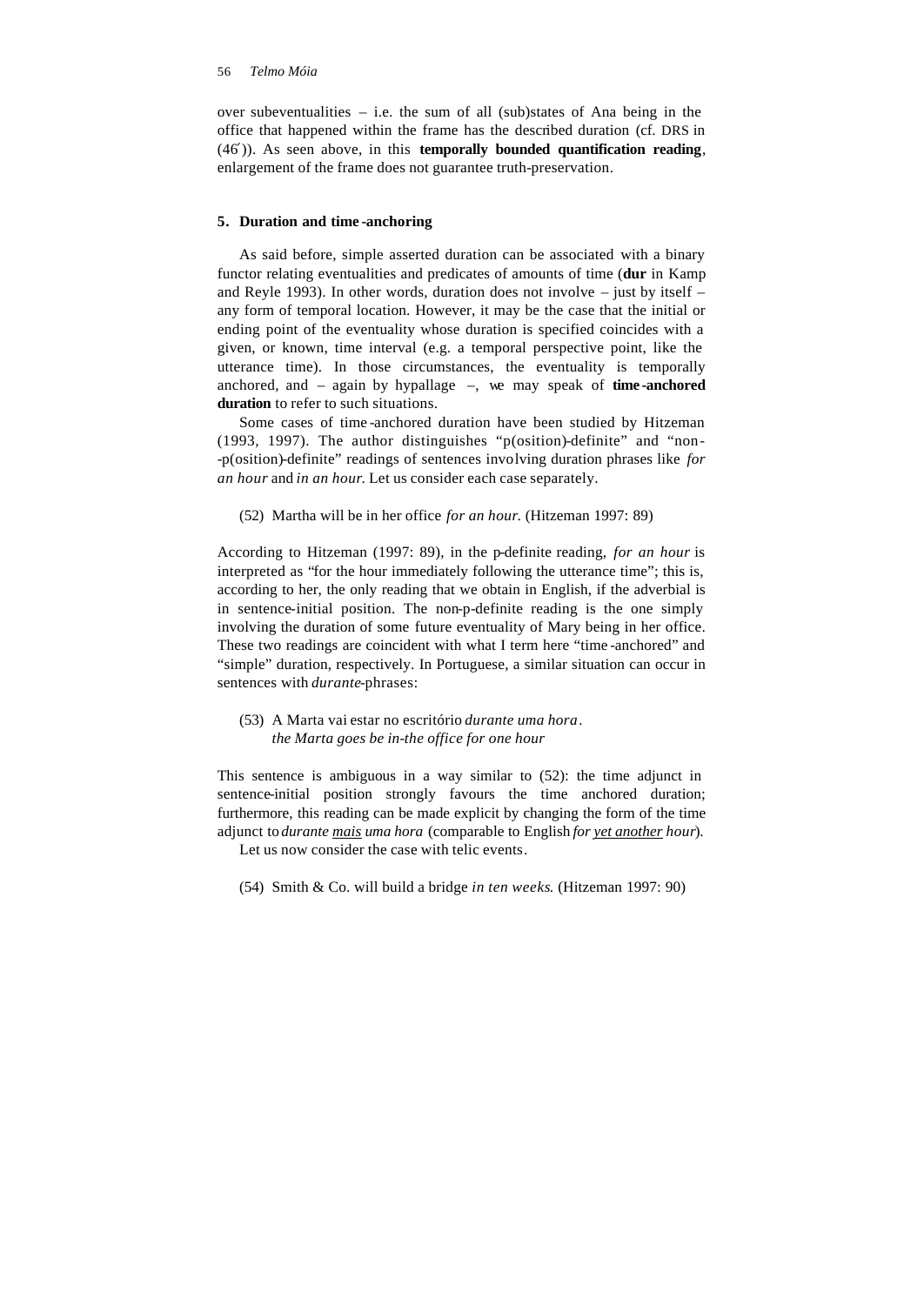When *in ten weeks* is taken as a duration phrase, this sentence has an ambiguity parallel to the one in (52): it can mean that the construction will take ten weeks and will start at some indefinite point in the future – non p- -definite reading, or simple duration reading – or that it will take the same amount of time and will start (immediately after) the utterance time. This second reading is what I term time -anchored reading, but, curiously, it is not what Hitzeman (1997) calls a p-definite reading (in fact, the author does not mention this reading of the sentence at all). What she terms – misleadingly, in my opinion – p-definite reading, is a reading that has nothing to do with duration: the construction of the bridge will take place (or start) ten weeks after the utterance time. As we can see, in this reading, *in ten weeks* is a temporal locating phrase, that involves reference to the interval that follows the utterance time by the specified amount of time, i.e. it is a different time adjunct that English, by coincidence, expresses with homonyms; European Portuguese, as said already, would use different adverbials: *em dez semanas*, for duration (time -anchored or not), and *dentro de dez semanas* or *daqui a dez semanas*, for location:

- (55) A Smith & Co. vai construir a ponte *em dez semanas*. *the Smith & Co. goes build the bridge in ten weeks* [time -anchored or simple duration]
- (56) A Smith & Co. vai construir a ponte *daqui a dez semanas*. *the Smith & Co. goes build the bridge from-here to ten weeks* [temporal location]

In sum, time adjuncts of duration – both telic and atelic – seem generally compatible with scenarios of temporal anchoring and scenarios of temporal autonomy. The two interpretations seem to be essentially context-dependent, and do not imp ly different time adjuncts (or temporal connectives). This situation is similar to the one observed in section 4, where we noted that the opposition between continuous and discontinuous duration is also essentially dependent on the context and not on the use of different connectives.

There is an interesting fact about Portuguese, though, with respect to time- -anchored duration. Contrary to English, Portuguese – just like other Romance languages, for that matter – can use specific markers for time-anchored duration, but only in the case of atelic eventualities viewed both imperfectively and retrospectively. We will return to this issue in section 7.3.

### **6. Telic duration phrases and their homonyms**

As said, adjuncts of telic duration are typically formed by the temporal prepositions *em* (Portuguese) and *in* (English) plus a bare predicate of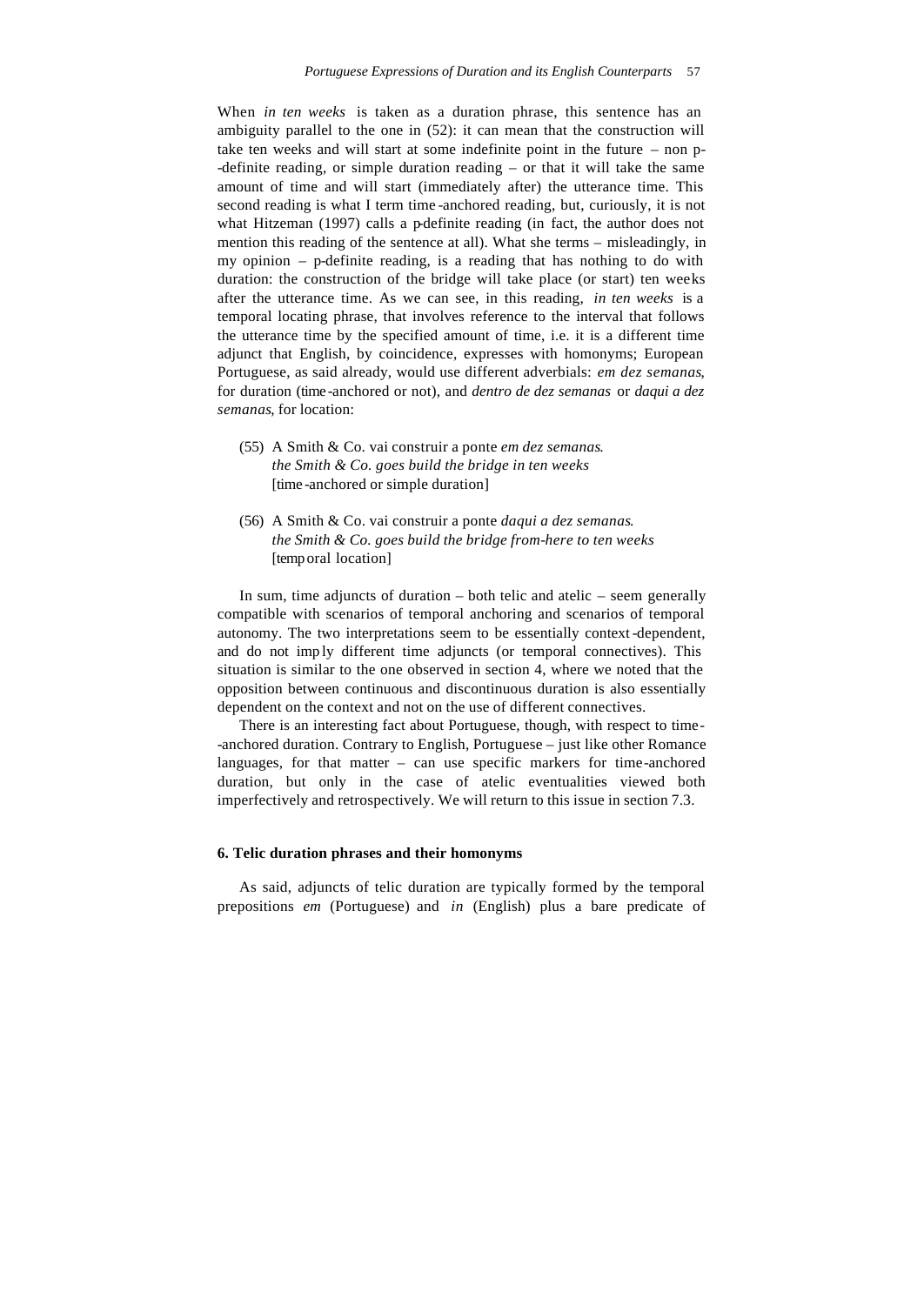j

amounts of time, as complement. These time adjuncts are exemplified in (16b), (17), and (21) above, as well as in the sentences below:

- (57) A Ana escreveu o soneto *em cinco minutos*. *the Ana wrote the sonnet in five minutes* 'Ana wrote the sonnet *in five minutes*.'
- (58) A Ana chegou ao cimo do Evereste *em cinco dias e meio*. *the Ana arrived at-the top of-the Everest in five days and half* 'Ana reached the top of the Everest *in five days and a half*.'

The temporal prepositions characteristic of telic duration – *em* and *in* – are highly ambiguous. Even when they take bare predicates of amounts of time as complements – like in *em cinco minutos* / *in five minutes*, or *em duas horas* / *in two hours*, it is not always the case that they express duration. Hence, some classification mix-up, or confusion, is liable to  $occur<sup>17</sup>$ . I will address this issue now.

In my opinion, at least three categories of *em* / *in* X-TIME (where X-TIME stands for a bare predicate of amounts of time) have to be considered.

- **i.** the **telic duration phrase**, which has been analysed throughout this paper, and is exemplified in (57)-(58) above
- **ii.** the **prospective temporal locating phrase**, exemplified in the following sentence: (cf. "locational" *in* in Huddleston and Pullum 2002: 710; "ingressive" *in* in Smith 1991: 157)
	- (59) A palestra começa *em cinco minutos*. [BP] *the talk starts in five minutes* 'The talk will start *in five minutes*.'

In this sentence, the beginning of the talk (an achievement, i.e. a punctual, durationless event) is said to take place at an interval that follows the utterance time by the specified amount of time (five minutes). In other words, no duration is involved. In English, the homonymy is systematic. In Portuguese, however, these two cases are often distinguished lexically. First, note that the ambiguity is only possible in Brazilian Portuguese. European

<sup>&</sup>lt;sup>17</sup> The fact that durational and locational *in* have not been clearly distinguished in the literature is evident in many texts. Take for instance, the classical test to distinguish accomplishments from achievements in Dowty (1979: 59): "If f is an accomplishment verb, then *x* f *ed in y time* entails *x was* f *ing during y time*. If f is an achievement verb, then *x* f *ed in y time* does not entail *x was* f *ing during y time*." Clearly, two lexical instances of the preposition *in* are at stake here –  $in_1$ (durational) in the first complex sentence, and  $in_2$  (locational) in the second one. It seems a mere coincidence that English expresses the two values at stake with the same preposition. Another example of mixing of the two homonyms was given above, concerning the p- and non-p-definite readings of Hitzeman (1997).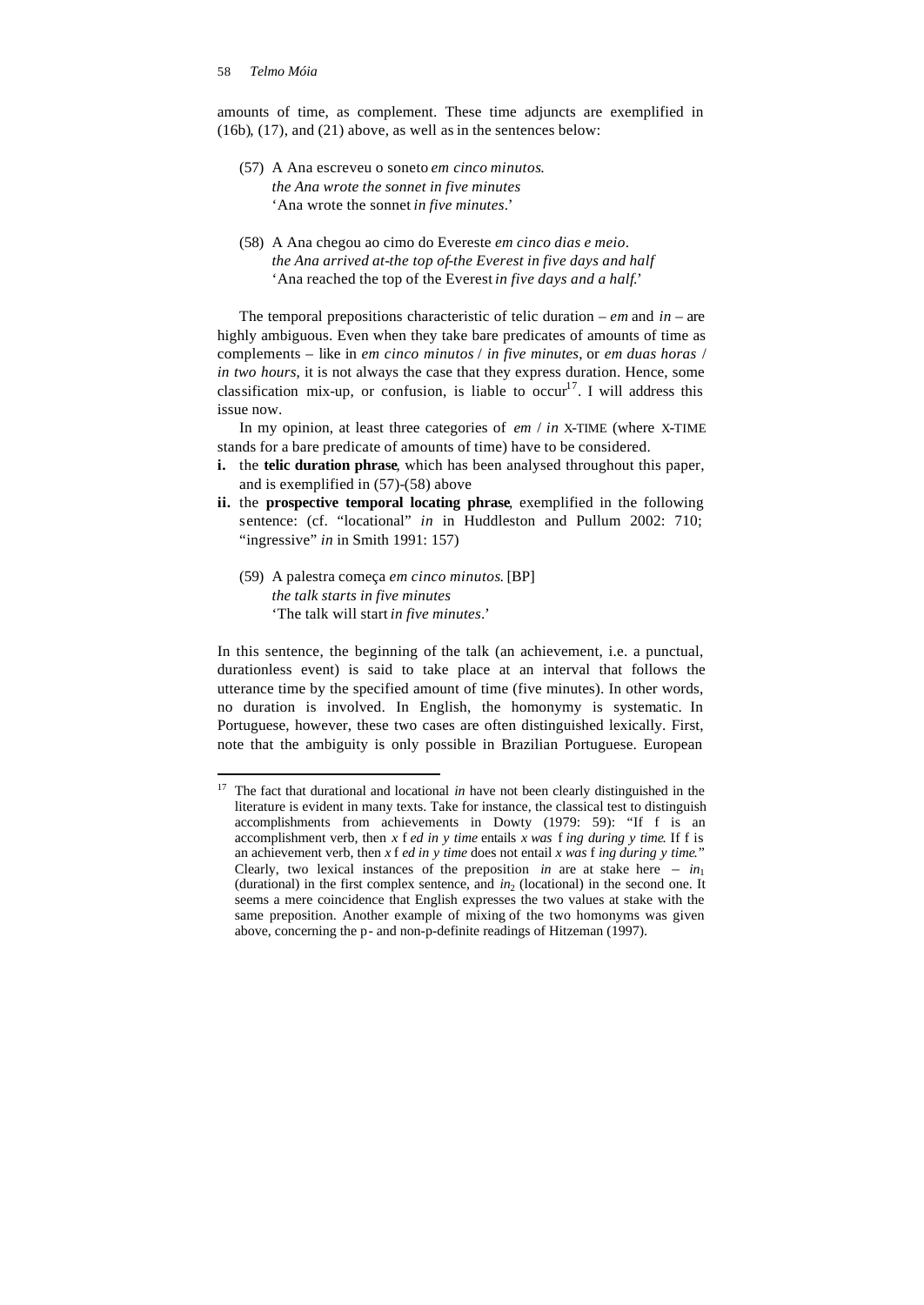Portuguese does not use *em*-phrases as prospective locating phrases: if the perspective point is the utterance time, it resorts to phrases like *daqui a cinco minutos* or *dentro de cinco minutos*, which BP also uses (at more or less free variance with *em cinco minutos*); these forms correspond roughly to an English structure like *five minutes from now* (though this form does not seem as common as *in five minutes*) 18 .

 (60) A palestra começa *{daqui a / dentro de} cinco minutos*. *the talk starts {from-here to / inside of} five minutes*

If the perspective point is not the utterance time, but e.g. some contextually salient time in the past, the phrases may have a slightly different form, or be completely different – e.g. *daí a cinco minutos* is used instead of *daqui a cinco minutos* (corresponding roughly to an English structure like *five minutes from then*<sup>19</sup>); *dentro de* is normally not used when the perspective point is not the utterance time; conversely, phrases like *passado(s) cinco minutos* or *cinco minutos depois*, which are very common in these contexts, are not used when the perspective point is the utterance time (the most common English counterpart of these phrases is *five minutes later*)*.*

 (61) O orador entrou na sala. A palestra começou {*daí a cinco minutos* / *passado cinco minutos* / *cinco minutos depois*}. *the speaker entered in-the room. the talk started {from-there to five minutes / passed five minutes / five minutes after* 'The speaker entered the room. The talk started *five minutes later*.'

Ambiguity between the durational and locational *em*-phrases may arise in Brazilian Portuguese, especially when combined with descriptions of achievements (cf. examples in Móia and Alves 2004). Furthermore, we note that it is not always easy to distinguish the two possible meanings: a simple prospective location of the achievement or the duration of the preparatory phase of that achievement (which has undergone an Aktionsart shift to an accomplishment). I will not explore this issue here.

- **iii.** the **quantification-bounding phrase**, exemplified in the following sentence:
	- (62) A Ana foi ao Brasil três vezes *em vinte dias*. *the Ana went to-the Brazil three times in twenty days* 'Ana went to Brazil three times *in twenty days*.'

l

Cf. the following examples from the BNC: "Ten minutes from now he would be climbing the stairs in the dark." (B1X 1694); "You get scratching those heads and I'll give you the answer in three minutes from now." (HEW 187).

<sup>&</sup>lt;sup>19</sup> "Oh what I'll do when I'm ready I'll give you a bell which means it'll be what ten, fifteen minutes from then to picking you up (...)" (KCY 1441).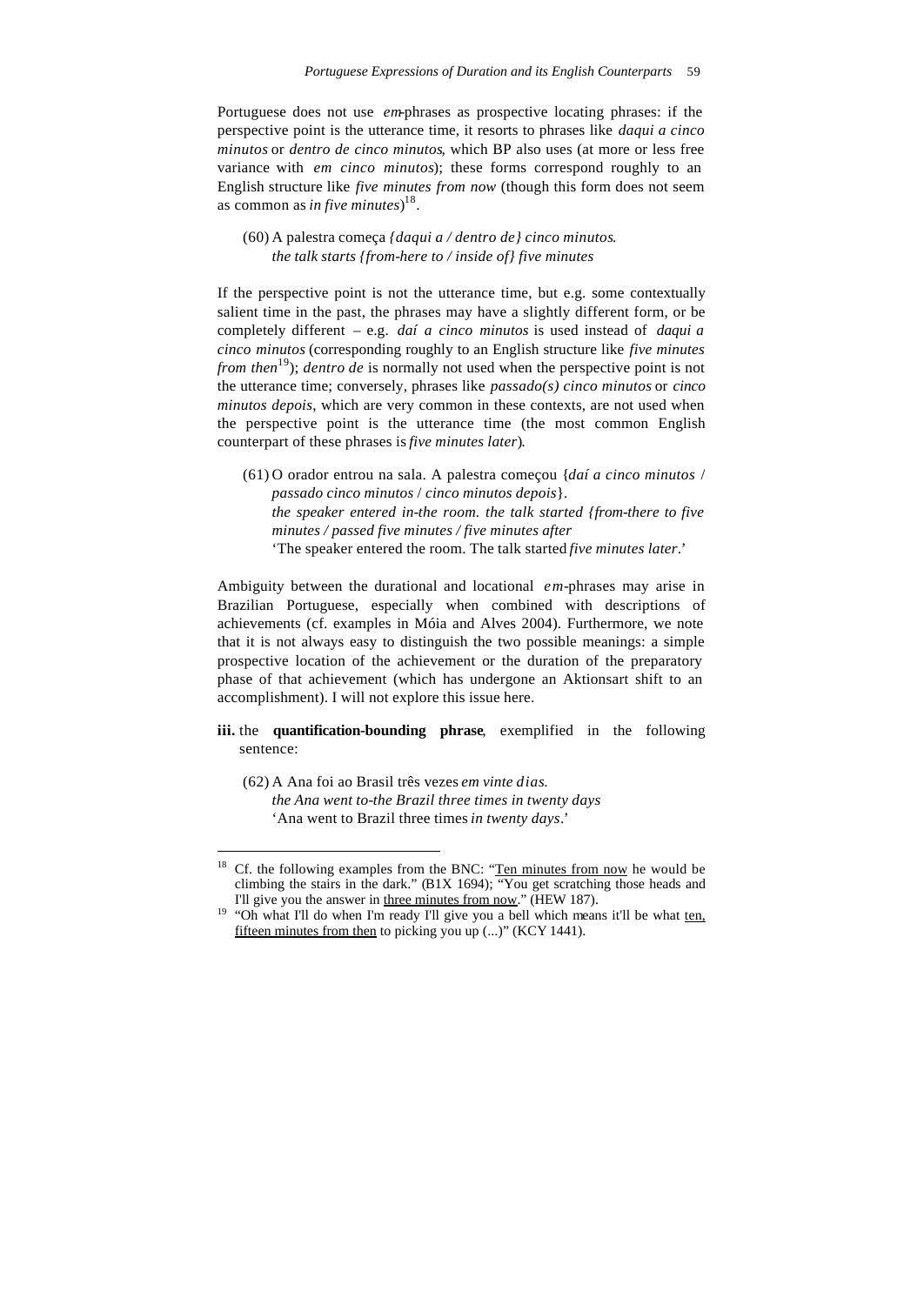l

In my opinion, the italicised phrase in this sentence does not express duration or location (in the usual sense of these terms, at least). Rather, it provides a temporal frame for circumscribing quantification, much in the same line as temporal adverbials in (46′) above (cf. Móia 2006), with the difference that the frame here is an unspecified interval of the mentioned duration, rather than a definite stretch of the time axis. The meaning of (62) can be roughly paraphrased as follows: there is an interval of time [**t**] of a given extent [**mt**] – twenty days – such that the sum of all events [**E**] of the described type [**ev**] – Ana going to Brazil – contained in it has cardinal three. In the language of DRT:



Note that, contrary to most duration phrases, these bounding adverbials readily occur in sentence-initial position:

(63) *Em vinte dias*, a Ana foi ao Brasil três vezes. *in twenty days, the Ana went to-the Brazil three times* '*In twenty days*, Ana went to Brazil three times.'

Note also that they are equivalent to phrases headed by other connectives (which may occur either in sentence-initial or in sentence-final position), viz. *no espaço de*, in Portuguese, and *over* <sup>20</sup>, in English, or phrases with indefinite time -denoting phrases like *um período de vinte dias* / *a period of twenty days*:

(64) A Ana foi ao Brasil três vezes {no espaço de vinte dias / num período de vinte dias}.

*the Ana went to-the Brazil three times {in-the space of twenty days / in-a period of twenty days}*

'Ana went to Brazil three times *in/over a period of twenty days*.'

<sup>&</sup>lt;sup>20</sup> Cf. the following examples from the BNC corpus: "Although the house, originally a simple hall house, has been extended and altered at least five times over nearly 600 years, it still has an overall integrity (...)." (B03 3011); "Ian Wyllie, who studied cuckoos extensively in Cambridgeshire reed-beds, saw it just three times over a period of six years after thousands of hours of observation." (CJ3 84).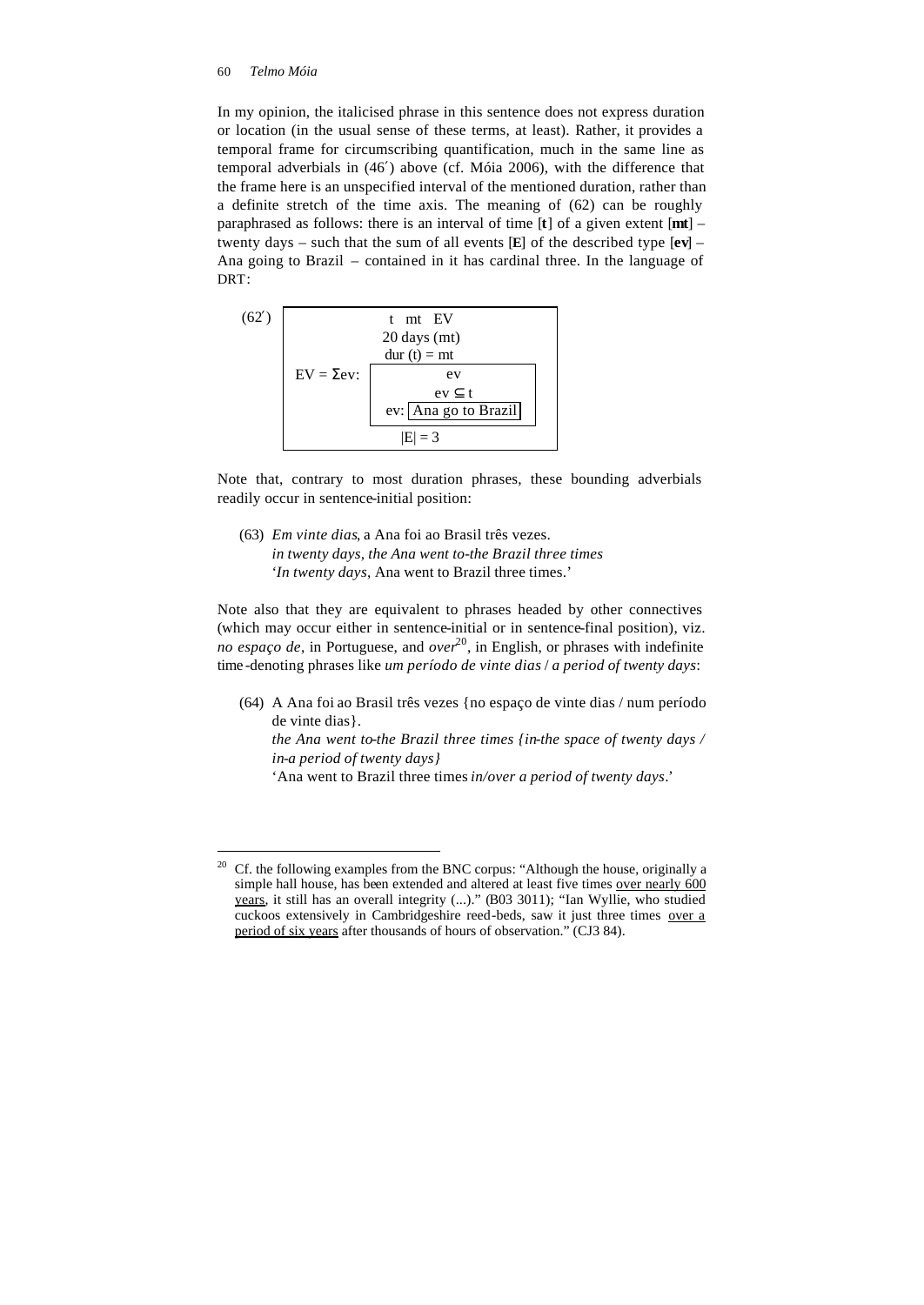Finally, note that the quantification at stake need not be direct quantification over events, expressed by quantifiers like *n vezes* / *n times*. It may as well be indirect quantification over events, expressed by e.g. NPs with nominal cardinal quantifiers and distributive readings, or exhaustive enumeration of events, expressed via conjunction (cf. Móia 2000, 2001a for a more complete list of contexts where temporal circumscription of event-quantification emerges):

- (65) *Em vinte dias*, a Ana fez três viagens ao Brasil. *in twenty days, the Ana made three trips to-the Brazil* '*In twenty days*, Ana made three trips to Brazil.'
- (66) *Em vinte dias*, a Ana visitou o Brasil, o México, o Belize e Cuba. *in twenty days, the Ana visited the Brazil, the Mexico, the Belize and Cuba*

'*In twenty days*, Ana has visited Brazil, Mexico, Belize and Cuba.'

# **7. Atelic duration**

### *7.1. Subtypes of atelic duration – simple, time-anchored and planned*

The three Portuguese sentences below express (atelic) duration. They are roughly parallel to English sentences with the same temporal preposition – *for* – but involve, in Portuguese, three different temporal connectives:

- (67) A Ana esteve no escritório *durante duas horas*. *the Ana was in-the office for two hours* 'Ana was at the office *for two hours*.'
- (68) A Ana está no escritório *há duas horas*. *the Ana is in-the office there-is two hours* 'Ana has been in the office *for two hours now*.'
- (69) A Ana saiu *por duas horas* (mas só regressou ao fim de três). *the Ana left for two hours (but only returned at-the end of three)* 'Ana left *for two hours* (but only returned three hours later).'

These sentences illustrate three different subsystems of asserted duration of atelic eventualities via temporal adjuncts, which are typically marked in Portuguese (especially in European Portuguese), contrary to what happens in English, by different temporal connectives: **simple duration**, **time -anchored duration** and **planned duration**. In simple words, they might be distinguished as follows: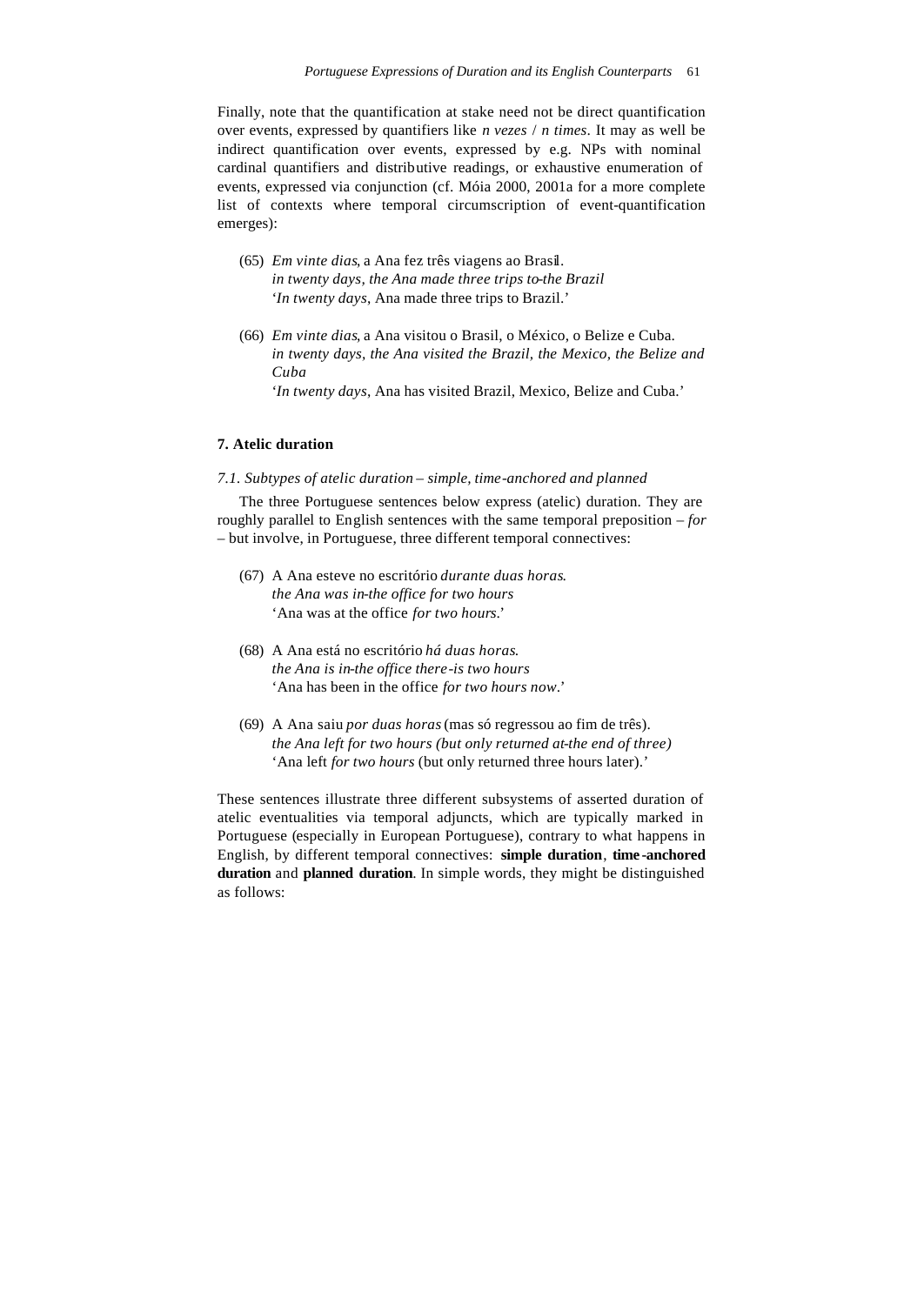- **i. simple duration** is independent of the position of the described eventualities in the time axis (i.e. non-time-anchored) and does not have an intensional component;
- **ii. time-anchored duration** expresses for how long an eventuality has been going on at a given (anchor) point in time (or, alternatively, for how long it will last from a given anchor point in time onwards);
- **iii. planned duration** has an intensional component (as opposed to the simple and the time -anchored duration, which are extensional); it expresses the anticipated duration of the consequent state of a given (telic) eventuality; the actual duration of that state may or may not coincide with it.

### *7.2. Simple (atelic) duration*

Simple duration is defined negatively, as non-time-anchored and non--planned (or extensional). As said in section 3, it is expressed by *durante*- -phrases in (European and Brazilian) Portuguese, by synonym *por*-phrases in Brazilian Portuguese<sup>21</sup>, and by *for*-phrases in English; furthermore, it is possible – both in Portuguese and English – to express it via bare predicates of amounts of time (with no overt preposition):

(70) A princesa dormiu ( ${\text{durante}} / \text{por}_{\text{BP}}$ ) cem anos. *the princess slept (for) hundred years* 'The princess slept (for) one hundred years.'

It must be stressed that the Portuguese preposition *durante* has a locational homonym. This homonym takes time -denoting phrases, rather than bare predicates of amounts of times as complements: *durante o ano de 1995*  ('during 1995'), *durante o período das eleições* ('during the election period')*, durante os últimos três anos* ('for the last three years')*.* In some cases, locational *durante*-phrases express – exclusively or preferably – a durative reading, allowing inferences about the duration of the located events (according to Table 3, in section 1.2); this is namely the case when they are combined with: (i) universally quantified NPs with eventuality-denoting predicates (e.g. *toda a palestra*, 'the whole talk'); (ii) time -denoting phrases that contain deictic adjectives combined with predicates of amounts of time (e.g. *as últimas três semanas*, 'the last three weeks'). Curiously, in this type of durative contexts, English often (or preferably) resorts to the preposition *for*  (which I take to be a locational and not a durational connective here)<sup>22</sup>.

<sup>21</sup> Modern European Portuguese does not normally use *por*-phrases to express simple atelic duration (unless in some restricted cases, e.g. those expressing very short duration like *só a vi por uns segundos* ['I only saw her for a second']). However, there are many instances of this use in classical Portuguese writers. For a more thorough analysis of these facts, cf. Móia (2001b).

<sup>&</sup>lt;sup>22</sup> English *during*-phrases are also compatible with durative readings – cf. the following examples from the BNC: "Where were the two girls during the last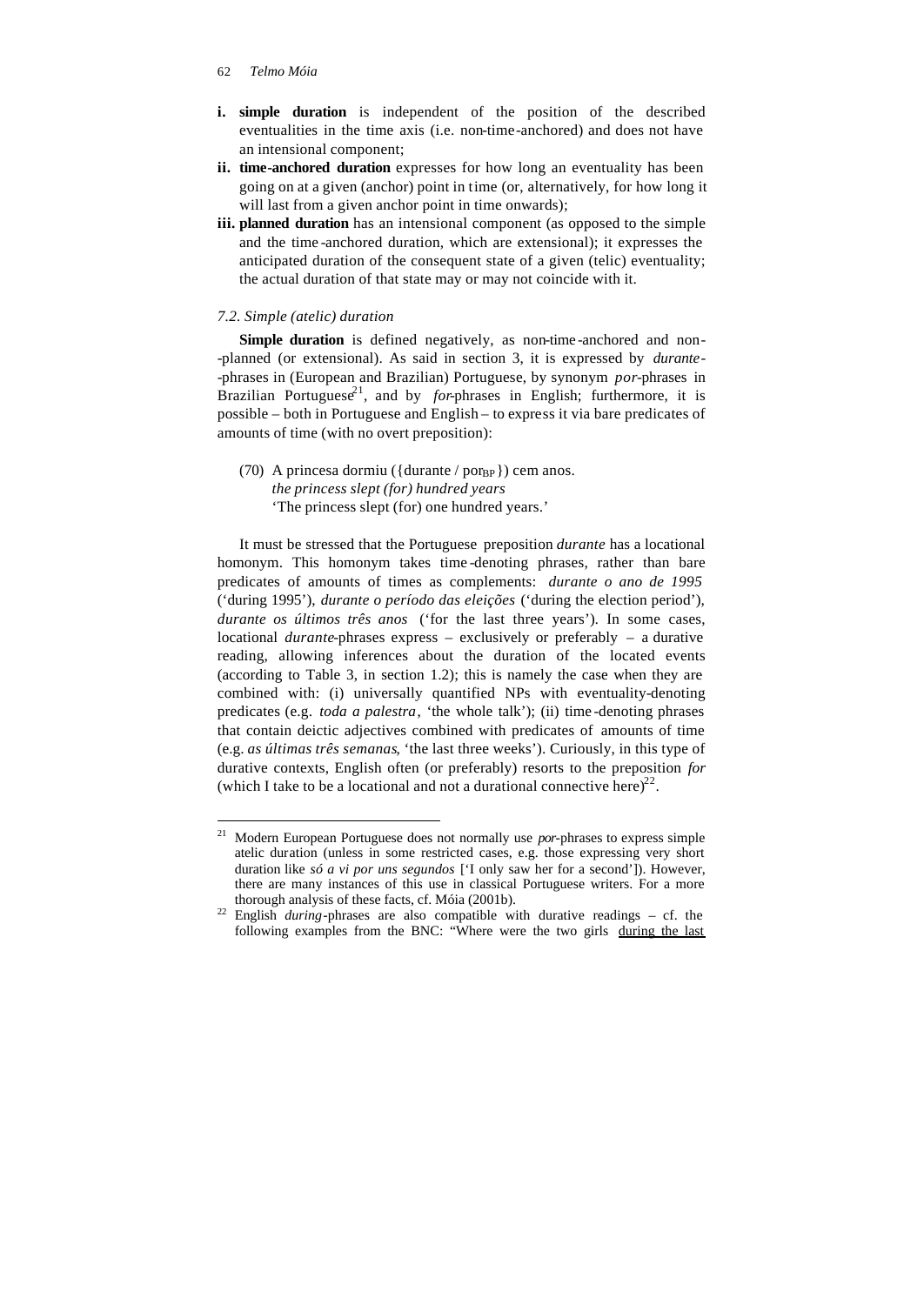- (71) A Ana esteve em pé *durante toda a palestra (de trinta minutos)*. [(only) durative reading] *the Ana was in foot for all the talk (of thirty minutes)* 'Ana stood *for the whole (thirty-minute) talk.'*
- (72) A Ana esteve em Paris *durante as últimas três semanas*. [(possibly preferred) durative reading] *the Ana was in Paris for the last three weeks* 'Ana has been in Paris *for the last three weeks*.'

However, *durante* may also express inclusiveness of telic events (punctual or not) – as in  $(73)$  –, or mere overlapping of atelic eventualities – as in  $(74)$ . In these uses, it is the counterpart of English *during*-phrases (not of *for*- -phrases). Hence, the possibility of inferences about duration with *durante* is merely contextual.

- (73) A Ana adormeceu *durante a palestra (de trinta minutos). the Ana fell-asleep during the talk (of thirty minutes)* 'Ana fell asleep *during the (thirty-minute) talk.'*
- (74) A Ana esteve em Paris *durante o fim-de-semana*. *the Ana was in Paris during the weekend* 'Ana was in Paris *during the weekend*.'

# *7.3. Time -anchored duration*

l

As discussed in section 5, duration is in principle independent of positioning in the time axis. However, it is often the case that the beginning or end of the eventualities whose duration is expressed is time-anchored. In this section, I will only consider the case of atelic anchored eventualities:

- (75) Estou aqui *há dez minutos*. *[I] am here there-is ten minutes* 'I've been here *for ten minutes (now)*.'
- (76) Vou ficar aqui *(durante) mais dez minutos*. *go stay here (for) more ten minutes* 'I'll be here *(for) ten minutes more.'*

fortnight of their lives?" (CA6 85); "During the whole time they were there, they were not bothered by aircraft." (AR8 1583); "During the whole of Christmas Day Ruth lay on her back in bed." (CB5 195); "Since the overall size of the labour force was similar <u>during the whole period</u>, the conclusion seems inescapable that  $(\ldots)$ ." (FR4 1175).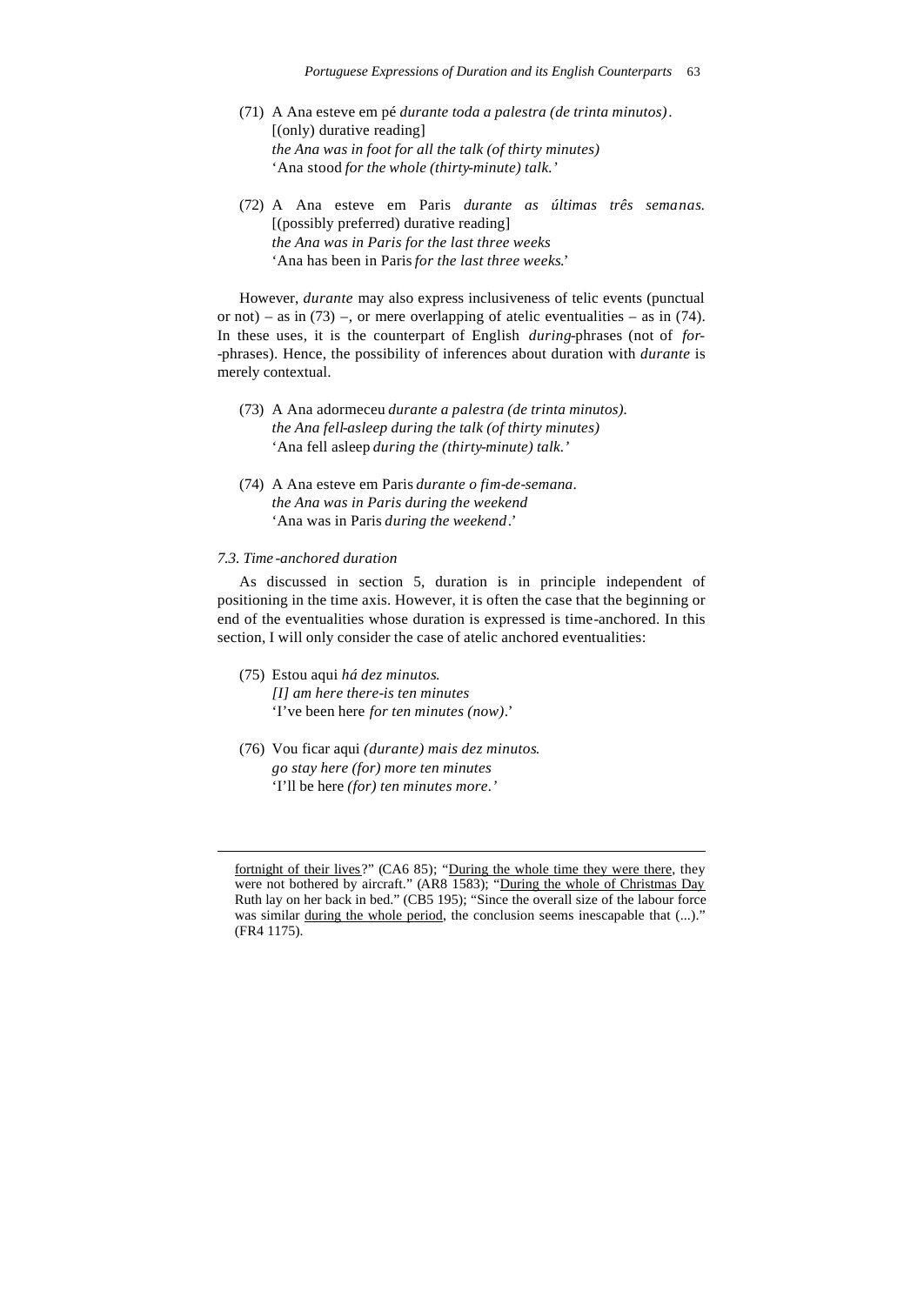In these sentences, the described atelic situations are viewed imperfectively, as holding at the utterance time, but in the first case the duration is **retrospective** – in the sense that the situation is said to have reached the mentioned duration at the utterance time – and in the second case it is **prospective** – in the sense that the situation is said to last for the mentioned amount of time starting from the utterance time. In Portuguese, there is a clear asymmetry between retrospective and prospective (imperfective atelic) duration. The second case, which I will ignore from now on, does not resort to any special form of temporal connectives; rather, it uses the same expressions as simple duration: typically *durante*-phrases<sup>23</sup>. As for the first case, it is linguistically more interesting in Portuguese, inasmuch as it has specific markers. If one wants to express for how long an atelic situation has been going on at a given point in time, one of two constructions is normally used in Portuguese:

- (i) a predicate-argument combination with the duration predicate *fazer* one argument describing the measured eventuality, a second one the amount of time corresponding to its duration and a third one the temporal anchor, as in the following examples:
	- (77) Faz amanhã dois anos que a Ana está em Paris  $2^4$ . *makes tomorrow two years that the Ana isin Paris* 'Tomorrow, Ana will have been in Paris for two years.'
	- (78) Fez ontem dois anos que a Ana está em Paris. *made yesterday two years that the Ana isin Paris* 'Yesterday, Ana had been in Paris for two years.'

Often, the anchor point is not explicit, and coincides with a temporal perspective point (identified by the tense of the main clause, which coincides with the tense of the verb *fazer*).

- (79) Faz (agora) dois anos que a Ana está em Paris. *makes (now) two years that the Ana isin Paris* 'Ana has been in Paris for two years now.'
- (80) Fazia (então) dois anos que a Ana estava em Paris. *makes (then) two years that the Ana isin Paris* 'Ana had been in Paris for two years then.'

 $2<sup>3</sup>$ Nevertheless, the use of quantifying expressions like *mais* ('more, yet another') – cf. (76) – may induce a time-anchored reading.

 $24$  In an alternative syntactic construction, the sentential argument occurs in sentence--final position without any complementiser:

<sup>(</sup>i) A Ana está em Paris faz amanhã dois anos. [equivalent to (77)] *the Ana is in Paris makes tomorrow two years*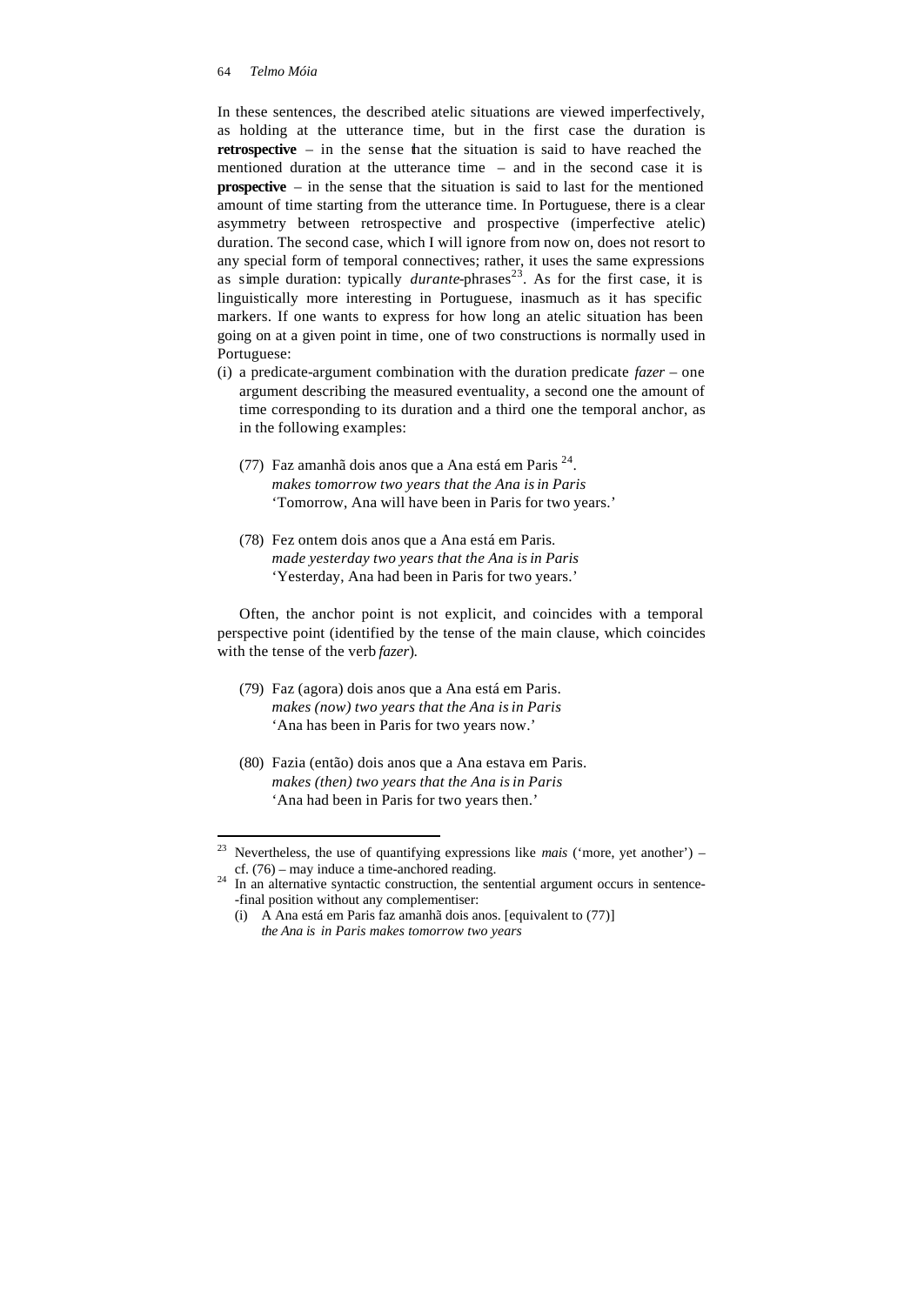- (ii) a very similar construction with the verb  $haver^{25}$ , that has the following specificity: the anchor point is never explicit, and necessarily coincides with a temporal perspective point (identified typically by the tense of the main clause), i.e. there are *haver*-constructions parallel to (79)-(80) but not to (77)-(78)
	- (81) Há dois anos que a Ana está em Paris  $^{26}$ . [equivalent to (79)] *there-is two years that the Ana isin Paris* 'Ana has been in Paris for two years now.'
	- (82) Havia dois anos que a Ana estava em Paris. [equivalent to (80)] *there-was two years that the Ana was in Paris* 'Ana had been in Paris for two years then.'

Note that, in these sentences, the tense of the verb *haver* coincides with that of the main clause (just like in the constructions with *fazer*); however, the formally present form *há* may occur in any context, even with non-present perspective points:

(83) *Há* dois anos que a Ana estava em Paris. [equivalent to (80)-(82)] *there-is two years that the Ana was in Paris* 'Ana had been in Paris for two years then.'

This fact seems to indicate that the form *haver* is losing its verbal character in this construction<sup>27</sup>, the whole phrase it heads possibly being reanalysed as a time adjunct of duration<sup>28</sup>.

It must be noted that the Portuguese sentences with *haver*, like (81)-(82), are not ambiguous, whereas their English counterparts – as has often been noted – are ambiguous if the anchor-point is not made explicit via adverbs like *now* or *then*. Thus, a sentence like *Ana has been in Paris for two years* may indicate that the situation occurred somewhere in the past (non-anchored duration) or that it reached the mentioned duration at the utterance time

*the Ana is in Paris there-is two years*

<sup>25</sup> <sup>25</sup> Brazilian Portuguese can also use the verb *ter* ('to have') in analogous constructions.

 $26$  In an alternative – very frequent – syntactic construction, the sentential argument occurs in sentence-final position without any complementiser (cf. fn. 24):

<sup>(</sup>i) A Ana está em Paris há dois anos.

<sup>27</sup> Some verbal characteristics still remain, e.g. the possibility of combining *haver*  with adverbs like *já* ('already') or *ainda não* ('not yet').

<sup>28</sup> If so, a functor slightly different from Kamp and Reyle's **dur** would have to be introduced in order to represent these time adjuncts of duration – say, a functor **A- -dur** relating an eventuality (ev), an amount of time (mt) and a time-interval that acts as an anchor point (t); the DRS-conditions associated with this form of duration would have to be something like:  $[A-dur(e, t) = mt]$ .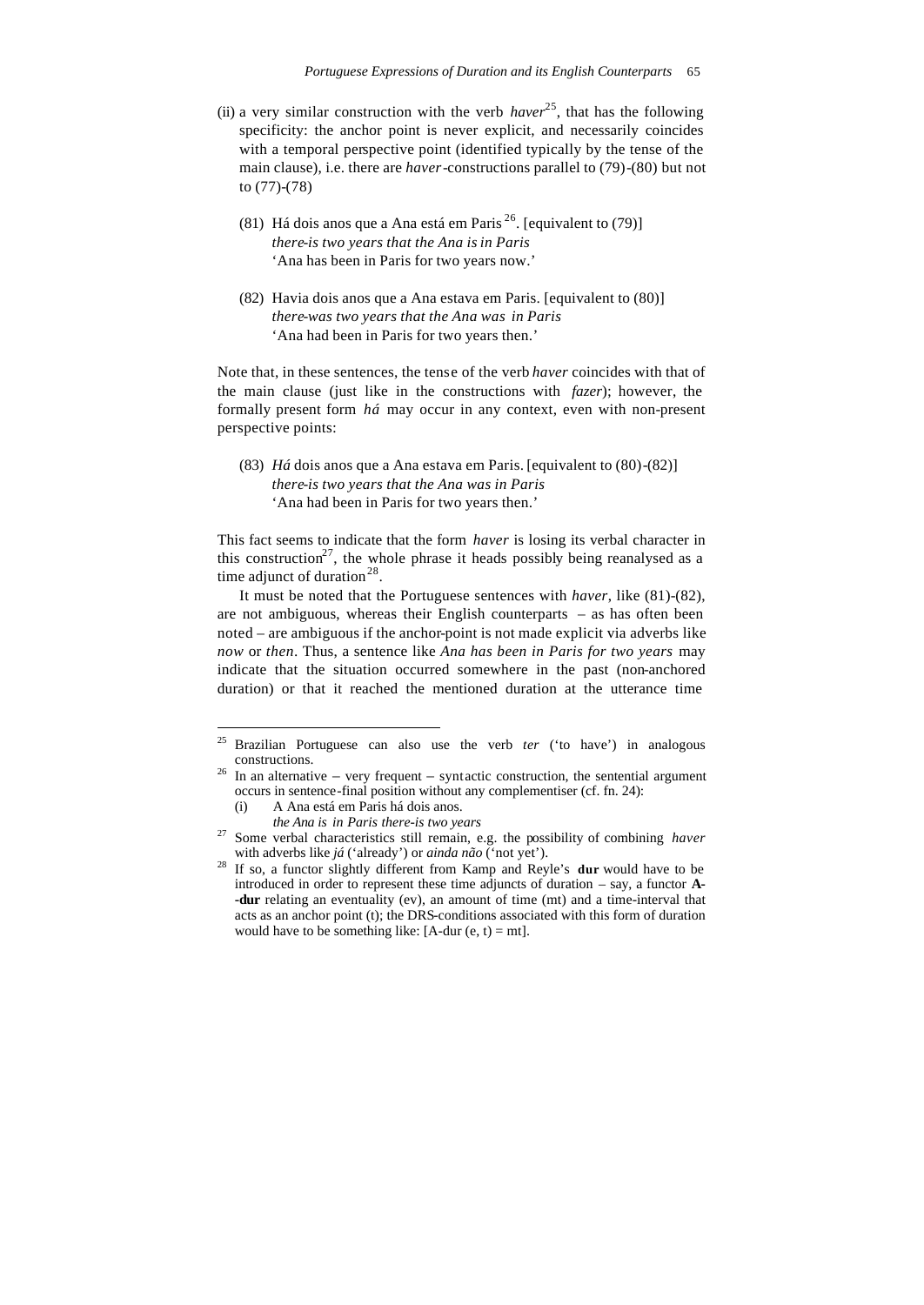(anchored duration) – cf. e.g. Richards (1982), Heny (1982), Mittwoch (1988), Kamp and Reyle (1993). In Portuguese, the duration connective *haver* would be used to express the anchored (imperfective) duration – *a Ana está em Paris há dois anos* –, whereas the duration connective *durante* would be used to express non-anchored (perfective) duration – *a Ana esteve em Paris durante dois anos*.

On the other hand, it is a curious fact that the Portuguese constructions with *haver* – just like, for that matter, those with *fazer* – are ambiguous, inasmuch as they may also be used to express temporal location, instead of duration $2^9$ . This occurs notoriously when telic durationless events are involved:

- (84) O bebé nasceu há dois meses (atrás). *the baby was-born there-is two months (behind)* 'The baby was born two months ago.'
- (85) Faz amanhã dois meses que o bebé nasceu. *makes tomorrow two months that the baby was-born* 'The baby was born two months ago tomorrow.'

Observe that the English counterparts of these sentences involve totally different temporal expressions, namely constructions with *ago* (instead of constructions with *for*). In fact, the temporal locating phrases with *haver* and *ago* are the retrospective counterparts of the prospective phrases discussed in section 6: phrases with e.g. *dentro de* or *daí/daqui a*, in Portuguese, *em* in Brazilian Portuguese, and *in*, in English (cf. (59)-(60)).

There are many linguistic clues that tell apart the two uses of these temporal expressions with *haver* and *fazer* (including Aktionsart and tense differences)<sup>30</sup>, but I will not consider them here for space reasons (cf. Móia 1999, Móia and Alves 2004). I will focus on one difference, though, that involves only *haver*-phrases. In the locational reading, these phrases are compatible with a postpositional redundant element *atrás* (literally 'behind')<sup>31</sup>

<sup>29</sup> They can also behave as temporal quantification adverbs (in the sense of kamp and Reyle 1993) in structures parallel to (81)-(82), or (i) in fn. 26; the relevant structures differ from those presented here in that quantified (discontinuous) intervals or events are used in the complement of *haver*: *a Ana não vai ao ginásio há três fins-de-semana* ('Ana hasn't been to the gym for three weekends now'), *o Paulo não marca um golo há três jogos* ('Paulo hasn't scored a goal for three matches now') – cf. Móia (2003).

In some cases, that I will not consider here, sentence ambiguity may arise (cf. Móia 1999).

<sup>&</sup>lt;sup>31</sup> With past and future anchor points, no postpositional element is used in standard Portuguese:

<sup>(</sup>i) O bebé tinha nascido há dois anos (\*atrás).

*the baby had been-born there-is two years behind*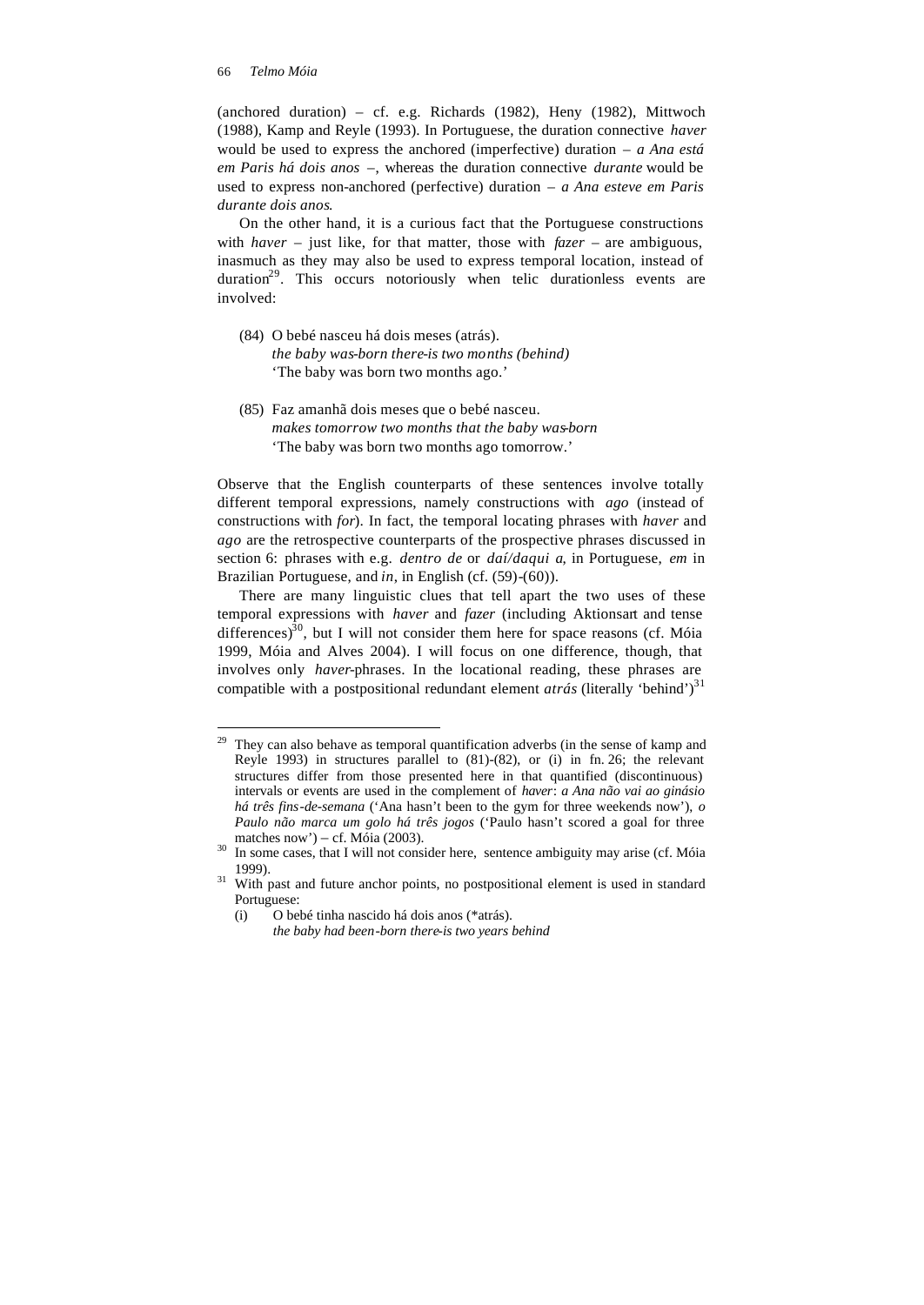– cf. (84); in the duration reading this element may not occur. Thus, if this element is present, no ambiguity is possible. Now, it is interesting to note, that this difference is being capitalised – especially in Brazilian Portuguese – in such a way that the ambiguity of *haver*-phrases disappears. In fact, it is very frequent in BP to use a construction with only the postpositional element *atrás* and no form of the verb *haver*; these simple *há*-constructions are regarded as marginal or even ungrammatical by many EP speakers:

(86) O bebé nasceu dois anos atrás. *the baby was-born two years behind* 'The baby was born two years ago.'

Curiously, this construction, with a simple postpositional element, is superficially very similar to the English construction with *ago*. In Brazilian Portuguese, this construction is significantly more frequent than the construction with *haver* in some contexts, viz. when the whole phrase occurs as the complement of a preposition:

- (87) O problema data de *(há) dois anos atrás*. *the problem dates to (there-is) two years behind* 'The problem dates back to two years ago.'
- (88) A Ana morou em Paris até *(há) dois anos atrás*. *the Ana lived in Paris until (there-is) two years behind* 'Ana lived in Paris until two years ago.'

Furthermore, in constructions where the upper bound of a location time coincides with a temporal perspective point – e.g. constructions with *desde*  ('since') and *de... para cá* ('from... until now') – these time adjuncts may surface, in Brazilian Portuguese, without *haver* and without *atrás*, i.e. they may surface as bare predicates of amounts of time.

(89) A Ana mora em Paris desde *(há) dois anos (atrás)*. *the Ana lives in Paris since (there-is) two years (behind)* 'Ana has been living in Paris for two years.'

Curiously, these constructions have superficial parallels in French – *depuis deux ans* – and German – *seit zwei Jahren*. For a more thorough analysis of

With non-present temporal perspective points, the construction with *haver* is equivalent to the construction with a combination of a predicate of amounts of time and the element *antes* (followed by a null or pronominal anaphor):

<sup>(</sup>ii) O bebé tinha nascido dois anos antes (disso).

*the baby had been-born two years before (of-that)* 'The baby had been born two years before.'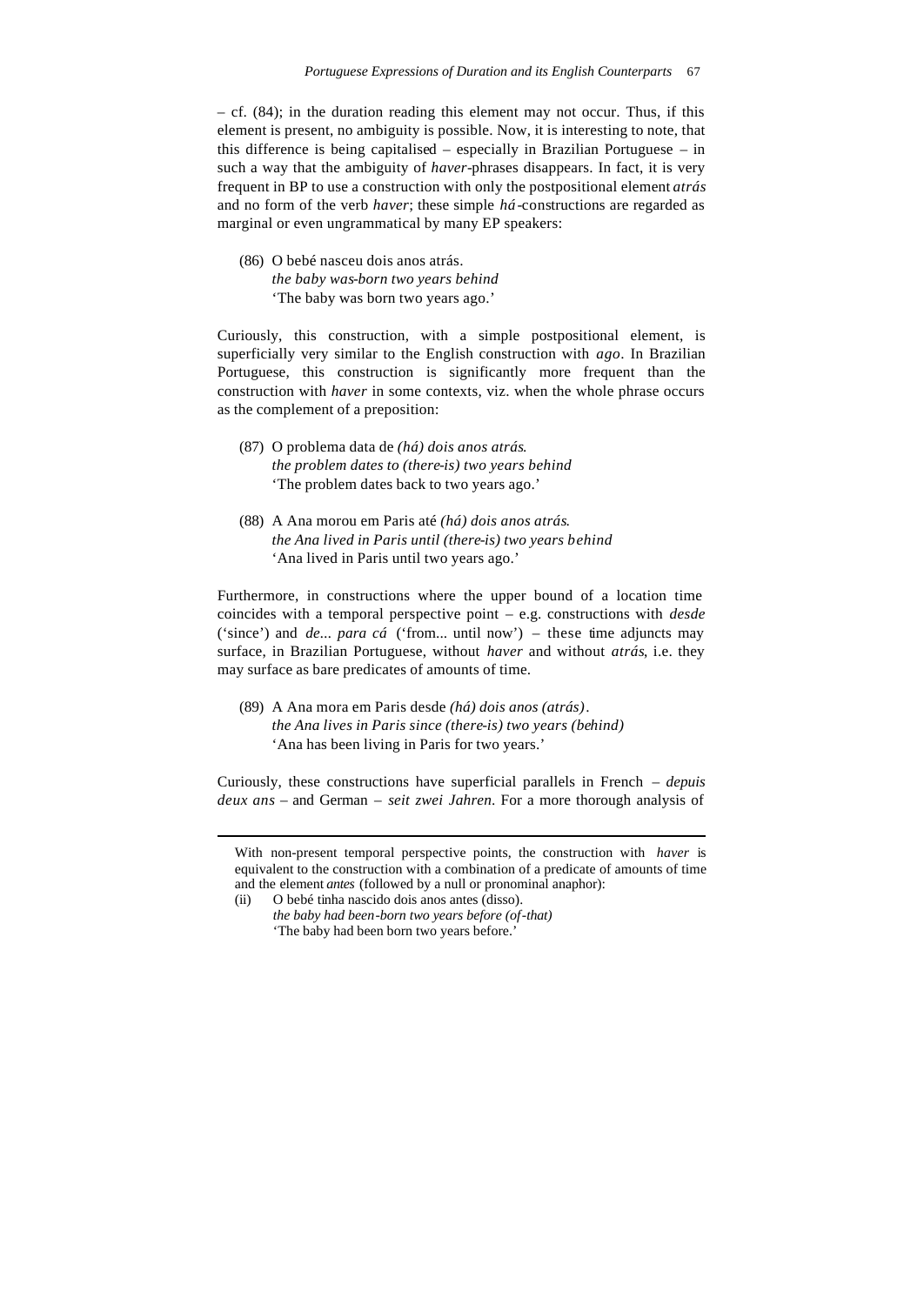these variants of the locational constructions with *haver*, cf. Móia and Alves (2004).

### *7.4. Planned duration (of consequent states)*

It has often been noted in the literature about English that *for*-phrases can refer to the **duration of consequent states** of telic – typically punctual – events represented in main clauses<sup>32</sup> (cf. e.g. Binnick 1969; McCawley 1971, 1974; Dowty 1979; Mittwoch 1980; Moens and Steedman 1988; Parsons 1990; Hitzeman 1993). Observe the following examples:

- (90) The sheriff of Nottingham jailed Robin Hood for four years. (Binnick 1969)
- (91) I borrowed the book for a week. (Huddleston and Pullum 2002: 705)
- (92) I sent him out for half an hour. (*ibid.*)

Moreover, it has been pointed out that, in many cases, these *for*-phrases do not necessarily indicate the **actual duration** of the described eventualities; rather, they refer to an **intended or planned duration** (on the part of some Agent), whence the non-contradictory character of sentences like the following:

(93) The sheriff of Nottingham jailed Robin Hood for four years, but he stayed in jail only three days. (cf. Hitzeman 1993: 17)

It has also been pointed out that intention does not seem to be a necessary component of English *for-*constructions that express the duration of consequent states: as Hitzeman (1993) notes, there are felicitous uses of this type of *for*-phrases which do not involve any intention or purpose whatsoever, like:

(94) The hiker lost his way for several hours. (Hitzeman 1993: 15)

 $32$ <sup>32</sup> Not all telic events allow this combination though (cf. Hitzeman 1993, Móia 2000). Hitzeman (1993), inspired by Pustejowsky (1991), proposes to deal with contrasts involving the (un)capacity of *for*-phrases to combine with different telic eventualities by resorting to a different (basic) Aktionsart classification of the eventuality-descriptions involved: "To explain the ability of the *for*-phrase to describe the duration of the result state in [*the sheriff of Nottingham jailed Robin Hood for four years*, and not in \**Smith & Co. built a bridge for 10 weeks*] (...), I propose that these eventualities are members of different aspectual classes" (p. 23); "I propose that eventualities be separated into classes based on the type of interaction they may felicitously have with a *for*- or *until*-phrase" (p. 108).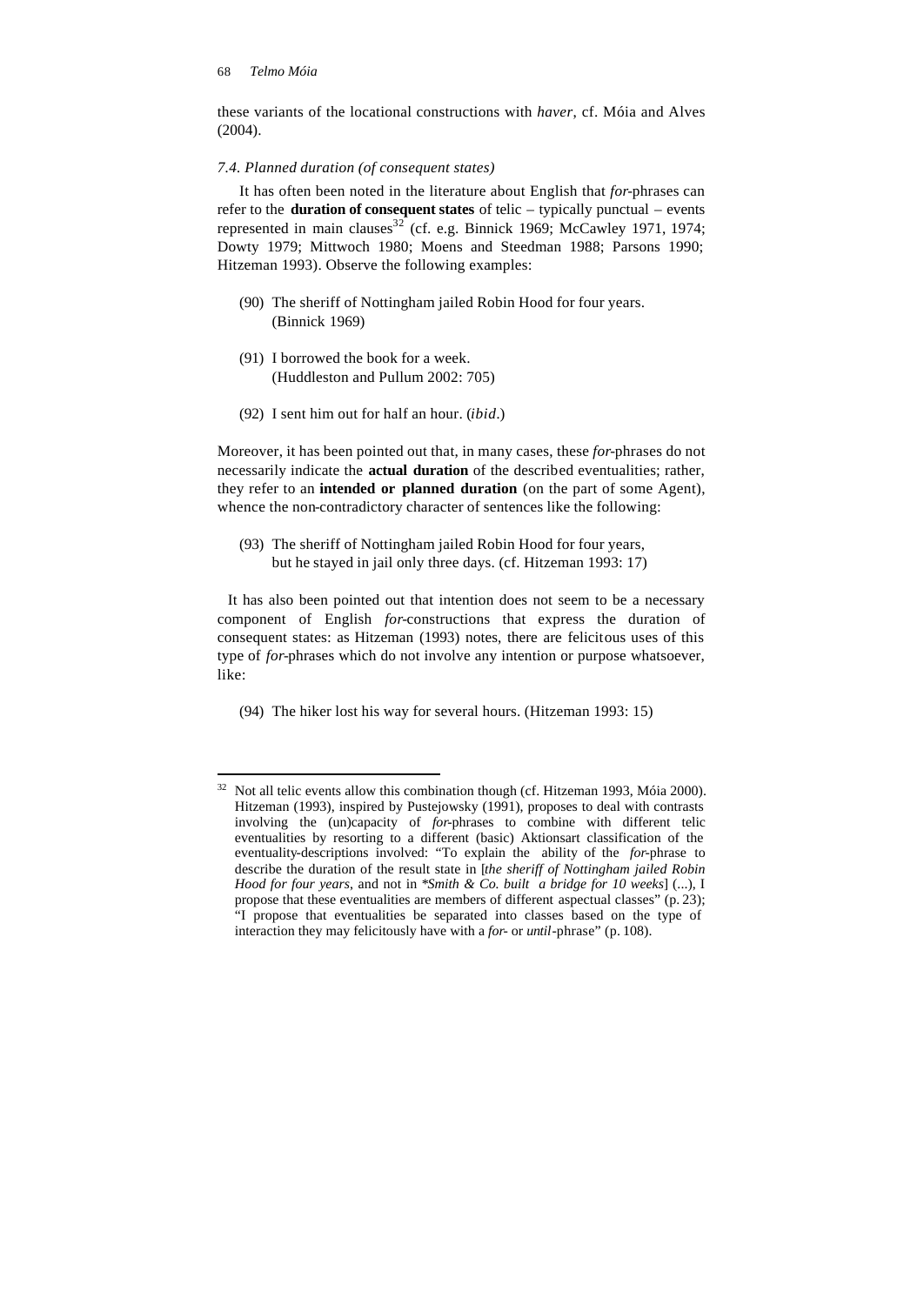Accordingly, sentences like (90) can be taken as ambiguous, allowing both an intentional and a non-intentional interpretation: "Although there is a reading [of the sentence *the sheriff of Nottingham jailed Robin Hood for four years*] in which the *for*-phrase describes the intended duration of the result state, it is important to note that there is another reading which does not involve intention" (Hitzeman 1993: 18).

It is of interest to note that the difference between actual and planned duration may have a lexical expression in Portuguese (more evidently so in modern European Portuguese than in Brazilian Portuguese, as will be stressed below). In fact, modern EP uses preferably *durante*-phrases to express actual duration and *por*-phrases to express planned duration. The use of *por*-phrases to express actual duration – whether of consequent states or not – is uncommon in modern EP (except for some limited contexts<sup>33</sup>), though it is very common in BP. On the other hand, *durante*-phrases are seldom used to express planned duration (in both Portuguese varieties), though they might be used without utter ungrammaticality arising:

(95) A Ana saiu {por  $\frac{1}{2}$ ? durante} uma hora mas só voltou ao fim de três. *the Ana left for an hour but only returned at-the end of three* 'Ana left for an hour but returned only three hours later.'

It is also interesting to note that the type of Aktionsart shift that affects punctual events in these duration constructions (viz. its association with a result state and hence its atelicisation, so to speak), can also affect some temporal locating durative phrases, in particular English phrases with *until*  and Portuguese phrases with *até* (cf. Mittwoch 1980, Móia 2000). In this case, however, the planned reading seems obligatory, rather than optional (according to e.g. Mittwoch 1980). Consider the following sentence:

(96) Ele emprestou-me o livro até segunda-feira. *he lent-me the book until Monday* 'He lent me the book until Monday.' (Mittwoch 1980: 220)

*Até-* and *until*-adverbials define a location time that stretches between the time nailed down by their complement (the mentioned Monday, here) and some contextually determined point in its past. The sentence means that the lending took place at a given point before the mentioned Monday (this point marking the beginning of the location time), and its consequent state − the speaker being in possession of the book − *is intended to* hold until that Monday. That intention is an essential component of this construction is once more demonstrated by the non-contradictory character of sequences like the following (as stressed by Mittwoch 1980):

l

 $33$  Cf. fn. 21.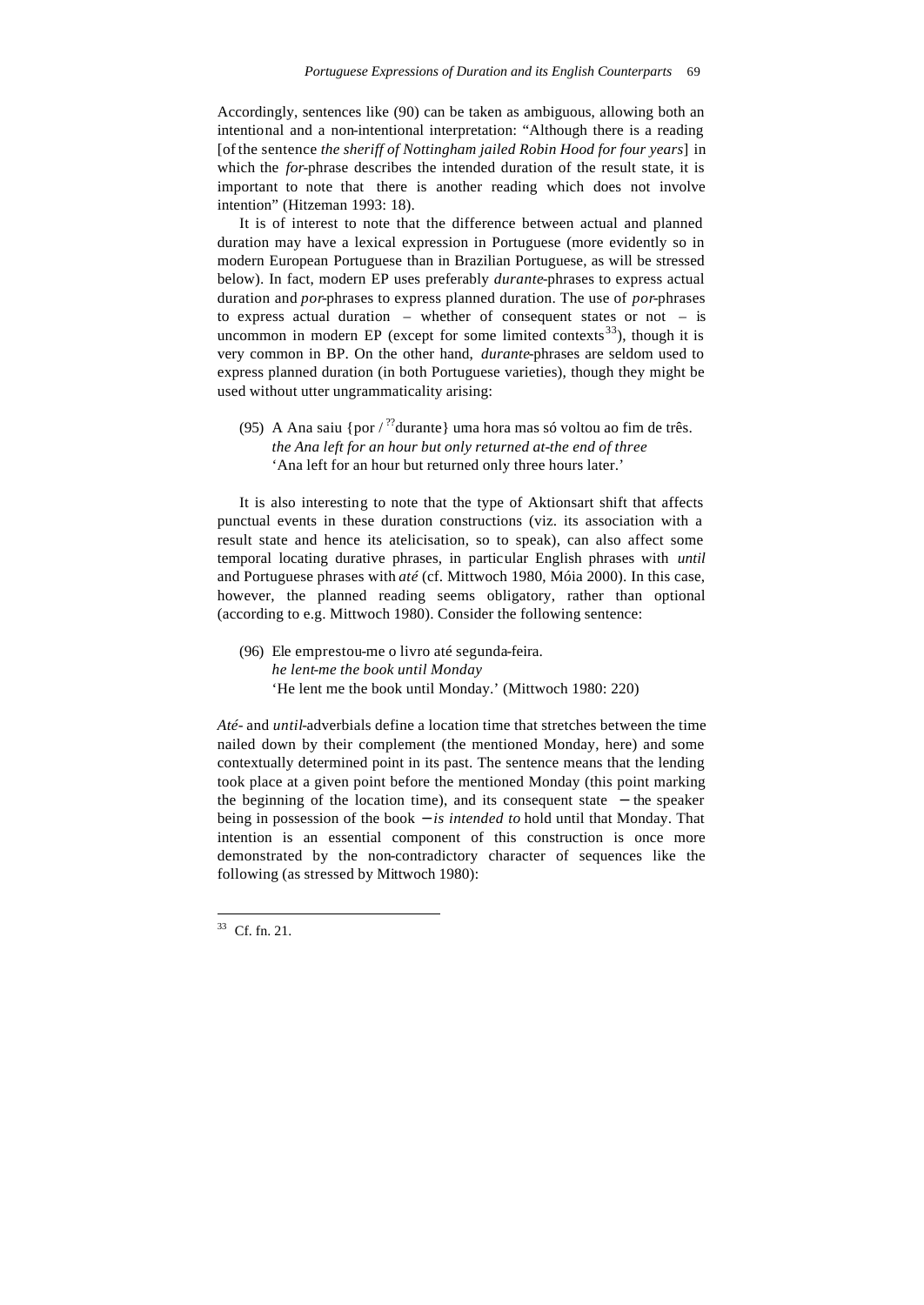(97) Ele emprestou-me o livro até segunda-feira, mas eu devolvi-lho no domingo.

*he lent-me the book until Monday, but I returned-it-to-him on-the Sunday*

'He lent me the book until Monday, but I gave it back on Sunday.'

Note that, under this analysis, the use of English *until*, which is normally incompatible with non-durative readings, is not exceptional in (96).

# **8. Conclusion**

In this paper, a global view on the expression of duration in Portuguese was presented, and a comparison with English was outlined. The first issue to be addressed was the need to distinguish between **asserted duration** and **inferred duration**, given that inferences about duration are pervasive in natural language discourse, be it in association with certain temporal locating expressions, or with discourse mechanisms – cf. section 1.2.

In the domain of asserted duration, several distinctions were underlined. Those that are linguistically more prominent in the two languages under consideration are schematised in Table 4 below. One of the most important distinctions is certainly that between the **duration of telic and atelic eventualities**, which is remarkably similar in Portuguese and English – cf. section 3. As for the different **subtypes of atelic duration** – simple, time - -anchored and planned – it was observed that Portuguese uses a wider variety of linguistic resources (in terms of duration adjuncts or duration predicates) than English. Consequently, some ambiguities that arise in English – like the well-known case of sentences like *John has lived in Amsterdam for three years* – do not emerge in Portuguese.

It was also observed that **homonymy** is widespread in the area of durational expressions, which, on the one hand, may give rise to ambiguities, and, on the other hand, may result in disputes about categorisation. In particular, it was noted that the temporal connectives *durante*, *haver* and *em*, in Portuguese, and *for* and *in* in English, have locational and durational variants, and, furthermore, that predicates of amounts of times headed by e.g. *em* or *in* may serve as temporal bounders for quantification over events, in a construction that is not exactly "locational" or "durational" in the common sense of these words. Also, it was noted that atelic duration has common characteristics with temporal measure quantification over atelic eventualities – cf. topic E, in section 3. In general, this exposition showed that different semantic domains, like temporal location, temporal circumscription of quantification and temporal measure quantification, are intimately intertwined with duration.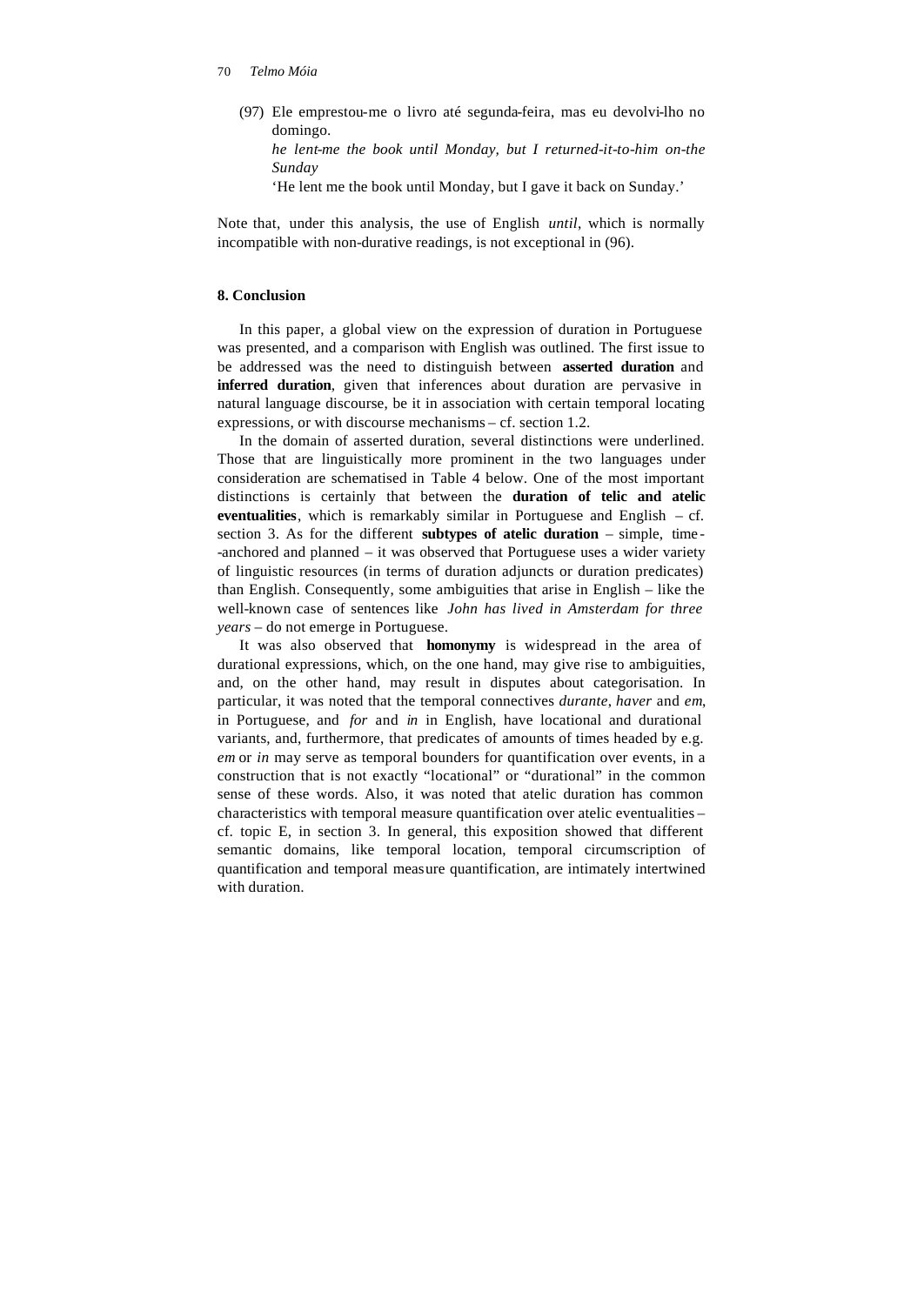| type of asserted duration |                                            | Portuguese expressions<br>[examples] | English expressions<br>[examples]                                                                                                                                                  |                                                                                                                                                   |
|---------------------------|--------------------------------------------|--------------------------------------|------------------------------------------------------------------------------------------------------------------------------------------------------------------------------------|---------------------------------------------------------------------------------------------------------------------------------------------------|
| atelic                    | simple                                     | argumental                           | • durar $\text{PAT}^{34}$ [(12),<br>$(27)$ $(28)$ , $(35)$ ]<br>$\bullet$ passar PAT [(29)]                                                                                        | • <i>last</i> PAT $[(12), (27)$<br>(28), (35)]<br>• spend PAT $[(29)]$                                                                            |
|                           |                                            | adjunct                              | $\bullet$ durante PAT $[(14),$<br>$(19), (20), (49), (70)$ ]<br>• por PAT [(19), (70)]<br>$\bullet$ PAT $[(20), (70)]$<br>• brevemente $[(25)]$<br>$\bullet$ breve, curto $[(26)]$ | • for PAT $[(14), (19),$<br>$(20), (49), (70)$ ]<br>$\bullet$ PAT $[(20), (70)]$<br>$\bullet$ briefly $[(25)]$<br>$\bullet$ brief, short $[(26)]$ |
|                           | time-<br>-anchored<br>(retrospec-<br>tive) | argumental                           | $\bullet$ fazer PAT [(77),<br>$(78), (79), (80)$ ]                                                                                                                                 |                                                                                                                                                   |
|                           |                                            | adjunct /<br>argumental              | $\bullet$ haver PAT [(36),<br>(37), (75), (81), (82),<br>$(83)$ ]                                                                                                                  |                                                                                                                                                   |
|                           |                                            | adjunct                              |                                                                                                                                                                                    | • for PAT $[(36), (37),$<br>$(75)$ ; $(76)$ ; $(77)$ , $(78)$ ,<br>(79), (80), (81), (82),<br>(83)]                                               |
|                           | time-<br>-anchored<br>(prospec-<br>tive)   | adjunct                              | $\bullet$ durante PAT $[(76)]$                                                                                                                                                     | $\bullet$ for PAT $[(76)]$                                                                                                                        |
|                           | planned                                    | adjunct                              | $\bullet$ por PAT [(95)]                                                                                                                                                           | • for PAT $[(90), (91),$<br>$(92), (93), (95)$ ]                                                                                                  |
| telic                     |                                            | argumental                           | $\bullet$ demorar PAT [(32),<br>$(38), (34), (35)$ ]<br>$\bullet$ levar PAT [(13),<br>$(32), (38), (34)$ ]                                                                         | • take PAT $[(13), (32),$<br>$(38), (35)$ ]                                                                                                       |
|                           |                                            | adjunct                              | • em PAT $[(15), (21),$<br>$(48), (57), (58)$ ]<br>• rapidamente $[(23)]$<br>$\bullet$ rápido [(24)]                                                                               | • in PAT $[(15), (16b),$<br>(17), (21), (48), (57),<br>(58)]<br>• $quickly$ [(23)]<br>• quick $[(24)]$                                            |

*Table 4. Some outstanding types of asserted duration*

# **References**

l

- Bach, E. (1981) On Time, Tense, and Aspect: an Essay in English Metaphysics. In *Radical Pragmatics* (P. Cole, editor), pp. 63-81. New York: Academic Press.
- –– (1986) The Algebra of Events, *Linguistics and Philosophy* **9**, 5-16.

 $34$  PAT stands here for "(bare) predicate of amount of time".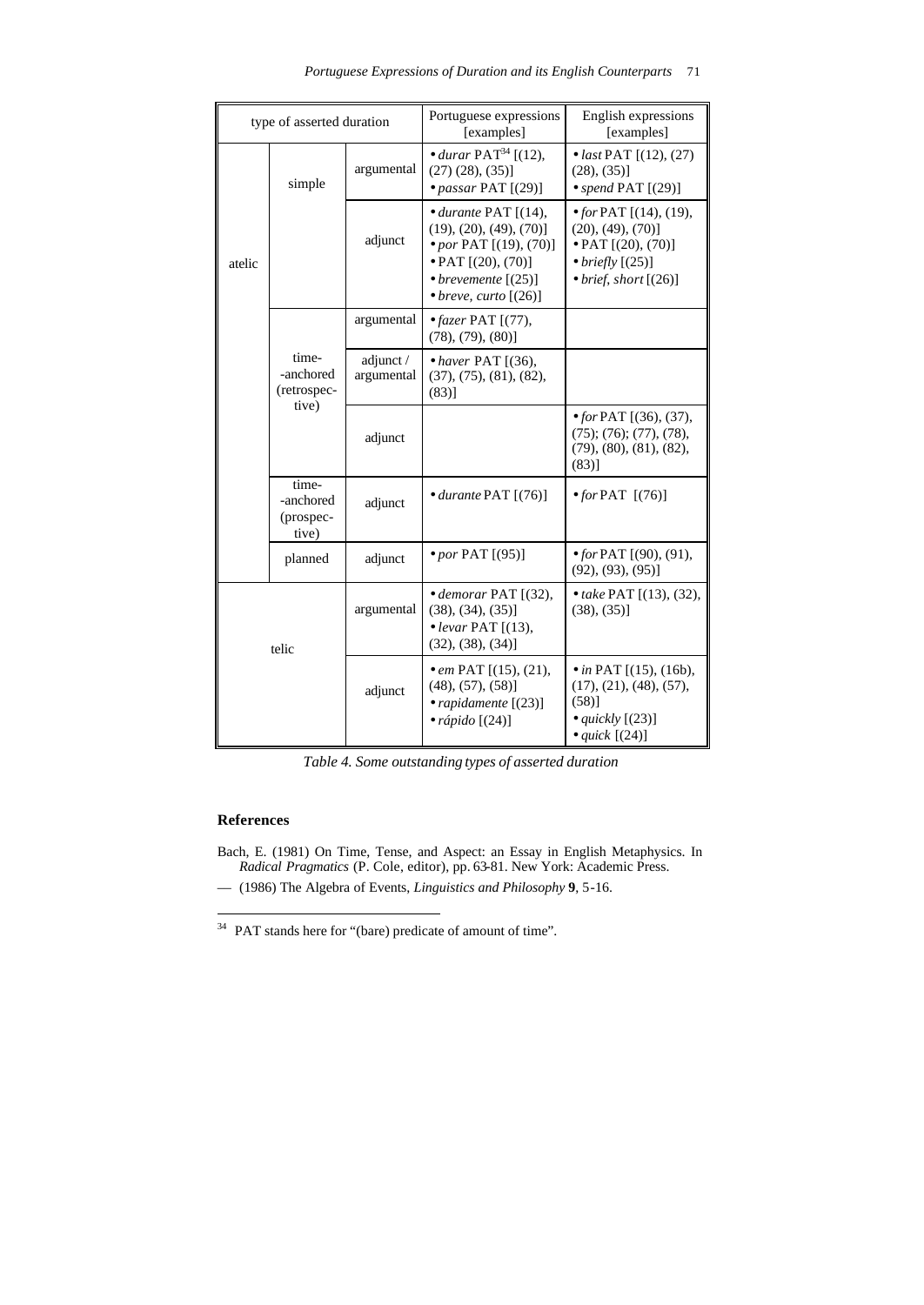- Bennett, M. & B. Partee (1978) *Toward the Logic of Tense and Aspect in English*. Bloomington: Indiana University Linguistics Club. Revision of a 1972 manuscript.
- Binnick, R. (1969) *Studies in the Derivation of Predicative Structures.* PhD thesis. University of Chicago.
- Dowty, D. (1979), *Word Meaning and Montague Grammar*, Dordrecht: D. Reidel.
- Heny, F. (1982) Tense, Aspect, and Time Adverbials. Part II, *Linguistics and Philosophy* **5**, 109-154.
- Hitzeman, J. (1993) *Temporal Adverbials and the Syntax-Semantics Interface*. Ph.D. thesis. University of Rochester, Rochester, New York.
- –– (1997) Semantic Partition and the Ambiguity of Sentences Containing Temporal Adverbials, *Natural Language Semantics* **5**, 87-100.
- Huddleston, R. & G. Pullum (2002) *The Cambridge Grammar of the English Language*. Cambridge: Cambridge University Press.
- Kamp, H. & U. Reyle (1993) *From Discourse to Logic Introduction to Modeltheoretic Semantics of Natural Language, Formal Logic and Discourse Representation Theory*. Dordrecht: Kluwer.
- McCawley, J. (1971) Prelexical Syntax, *Georgetown University Monograph Series in Language and Linguistcs* **24**, 19-33.
- McCawley, J. (1974) On Identifying the Remains of Deceased Clauses, Mimeograph.
- Mittwoch, A. (1980) The Grammar of Duration, *Studies in Language*, **4**(2), 201-227.
- (1988) Aspects of English Aspect: on the Interaction of Perfect, Progressive and Durational Phrases, *Linguistics and Philosophy* **11**, 203-254.
- Moens, M. (1987) *Tense, Aspect and Temporal Reference*. PhD thesis. University of Edinburgh.
- Moens, M. & M. Steedman (1988) Temporal Ontology and Temporal Reference, *Computational Linguistics* **14.2**, 15-28.
- Móia, T. (1998), On the Expression of Duration and Temporal Location through Adverbials Containing Predicates of Amounts of Time. In *Proceedings of the 16th International Congress of Linguists (Paris, 20-25 July 1997)* (B. Caron, editor). CD-ROM. Oxford: Pergamon / Elsevier Science.
- –– (1999) Semântica das Expressões Temporais com *Haver, Actas do XIV Encontro Nacional da Associação Portuguesa de Linguística (Aveiro, 28-30 de Setembro de 1998), Vol. II*, 219-238. Braga: Associação Portuguesa de Linguística.
- –– (2000). *Identifying and Computing Temporal Locating Adverbials with a Particular Focus on Portuguese and English*. PhD thesis. Universidade de Lisboa. Available at http://www.fl.ul.pt/dlgr/pessoais/tmoia/index.html
- (2001a) Temporal Location of Events and the Distribution of the Romance Counterparts of *Since*-Adverbials. In *Romance Syntax, Semantics and L2 Acquisition, Selected papers from the 30th Linguistic Symposium on Romance Languages, Gainesville, Florida, February 2000* (J. Camps & C. Wiltshire, editors), pp. 137-152. Amsterdam: John Benjamins.
- –– 2001b) Sobre a Expressão da Duração em Português Europeu e Português Brasileiro: o Uso de Sintagmas com a Preposição *por*. In *Boletim da Associação Brasileira de Lingüística, Número Especial, II Congresso Internacional da ABRALIN, Fortaleza, Março de 2001, Anais – Vol. I*, pp. 415-419. Fortaleza: ABRALIN.
- –– (2003) On Temporal Constructions Involving Measurement and Counting from Anchor Points − Semantic and Pragmatic Issues. In *Meaning Through Language*